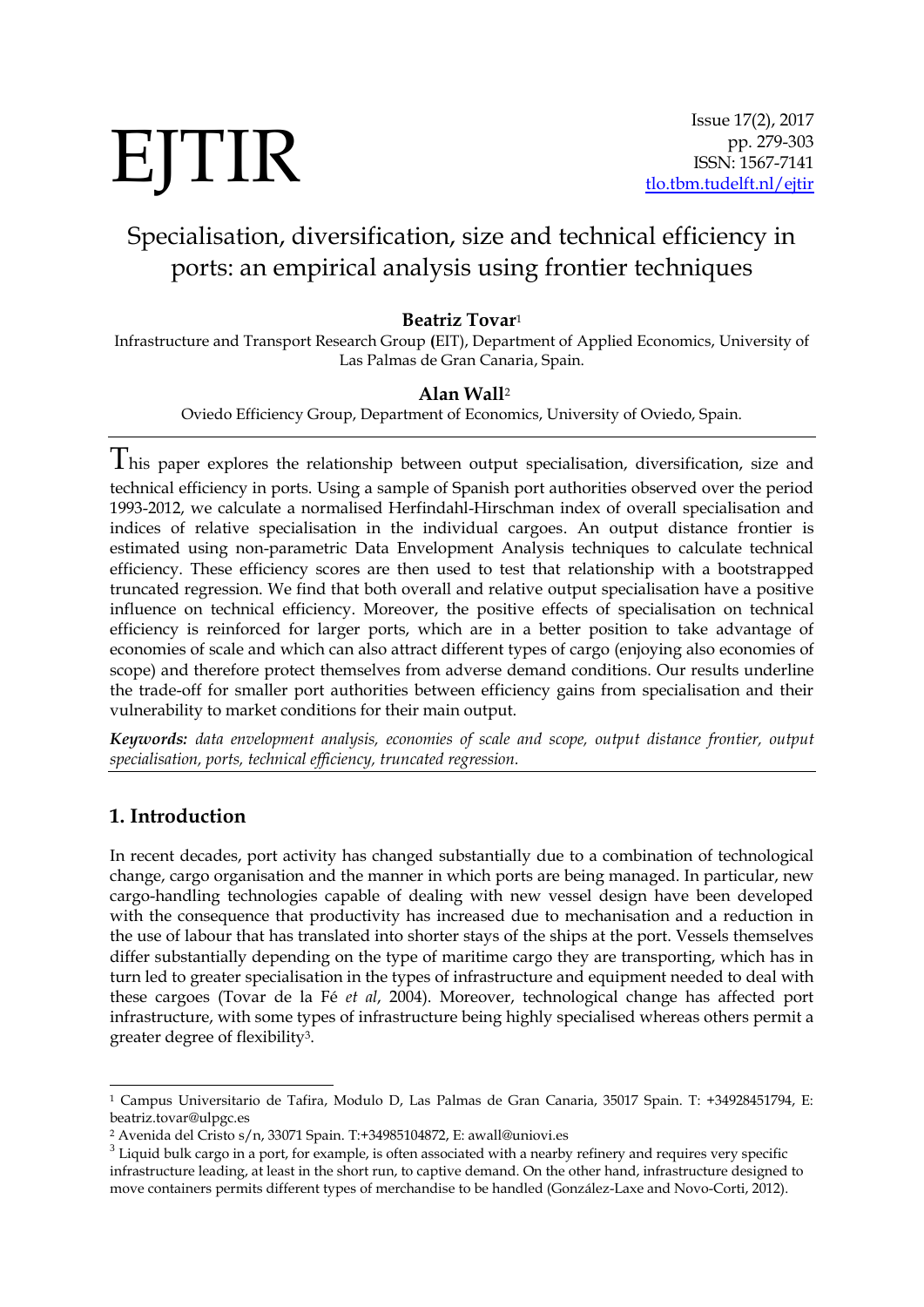EJTIR **17**(2), 2017, pp.279-303 280 Tovar and Wall Specialisation, diversification, size and technical efficiency in ports: an empirical analysis using frontier techniques

Output specialisation and diversification can provide advantages to ports. On the one hand, ports will benefit from 'specialisation efficiencies' when increased specialisation among outputs leads to higher technical efficiency.<sup>4</sup> These efficiency gains from specialisation may arise from a variety of sources, including the advantages to be gained from the division of labour and management of resources, the use of specialist skills, learning by doing and product-specific scale economies, and the use of equipment and infrastructure specifically designed to be adapted to the needs involved in each type of port traffic. On the other hand, diversification can yield competitive advantages for ports through economies of scope,<sup>5</sup> where common assets (and hence costs) can be spread across different types of products, and greater market power through cross-subsidisation of products which may deter market entry and permit the ports to compete more effectively in prices6. Moreover, ports that are specialised in a given output may be vulnerable to changing market demand (level or mix of outputs). Meyler *et al.* (2011) proposed that port authorities need to implement a "strategy of port activity diversification" in order to improve port performance in adverse market conditions and pointed out that the ports reporting satisfactory operational results in the recession period of 2009 were those with diversified cargo. Port activity diversification, which can be measured by the weight of various traffic categories in overall seaport traffic (Huybrechts *et al.*, 2002), can represent a strategy to reduce risk during adverse market conditions. In this sense, Ducruet *el al.* (2010) argue that commodity specialisation represents a weakness for ports facing a difficult economic environment as they may suffer badly if their main commodity cargo is particularly affected by adverse demand conditions.

However, it is important to emphasize that specialisation efficiencies are compatible with greater diversification of outputs, especially in the case of large ports. Thus, large ports may be highly diversified, handling different types of traffic, while at the same time having specialised infrastructure and staff to manage all these outputs and thereby take advantage of specialisation efficiencies. To identify specialisation efficiencies, it is therefore important to control for the size of the ports, as a specialisation index may indicate that a port is diversified rather than specialised despite the fact that its output in certain types of traffic may be large relative to the sector as a whole and that it may be enjoying economics of scale in those outputs.

In light of the above, we will be trying to answer two related but different questions. The first is: *Controlling for their size, are port authorities that are more concentrated in outputs (i.e., higher overall specialisation) more efficient in production?* The second question focuses on individual outputs: *Controlling for their size, are port authorities that are relatively more specialised in certain outputs (relative specialisation) more efficient in production?* To provide answers to these questions, we will calculate the efficiency scores and then run two separate sets of regressions, one for each question. Given that we will be controlling for size in the regressions, other questions can be answered. For example, we can check whether the effect of specialisation (overall or relative) on efficiency varies according to port size. Alternatively, given the degree of (overall or relative) specialisation, are larger ports more efficient?

To explore the relationship between specialisation (economies of scale), diversification (economies of scope), size and the productive efficiency of port authorities empirically, we use a sample of 26 Spanish port authorities observed over the period 1993-2012. To measure productive performance, we use frontier techniques to calculate technical inefficiency for the port authorities.

1

<sup>4</sup> The term 'specialisation efficiencies' was initially introduced in the agricultural economics literature by Coelli and Fleming (2004).

<sup>5</sup> Potential advantages of joint production (economies of scope) in the port sector has been analysed in the Spain port system context in Jara Diaz *et al*. (2005), Tovar *et al*. (2007); Jara Diaz *et al*. (2008), Tovar and Wall (2012).

<sup>6</sup> On the negative side, greater diversification may increase coordination costs and lead to bureaucratic distortions (Riordan and Williamson, 1985) and managers may not be able to give adequate attention to different product lines (Grant *et al*, 1988). Of course, these coordination problems may be alleviated if different activities are grouped at different terminals.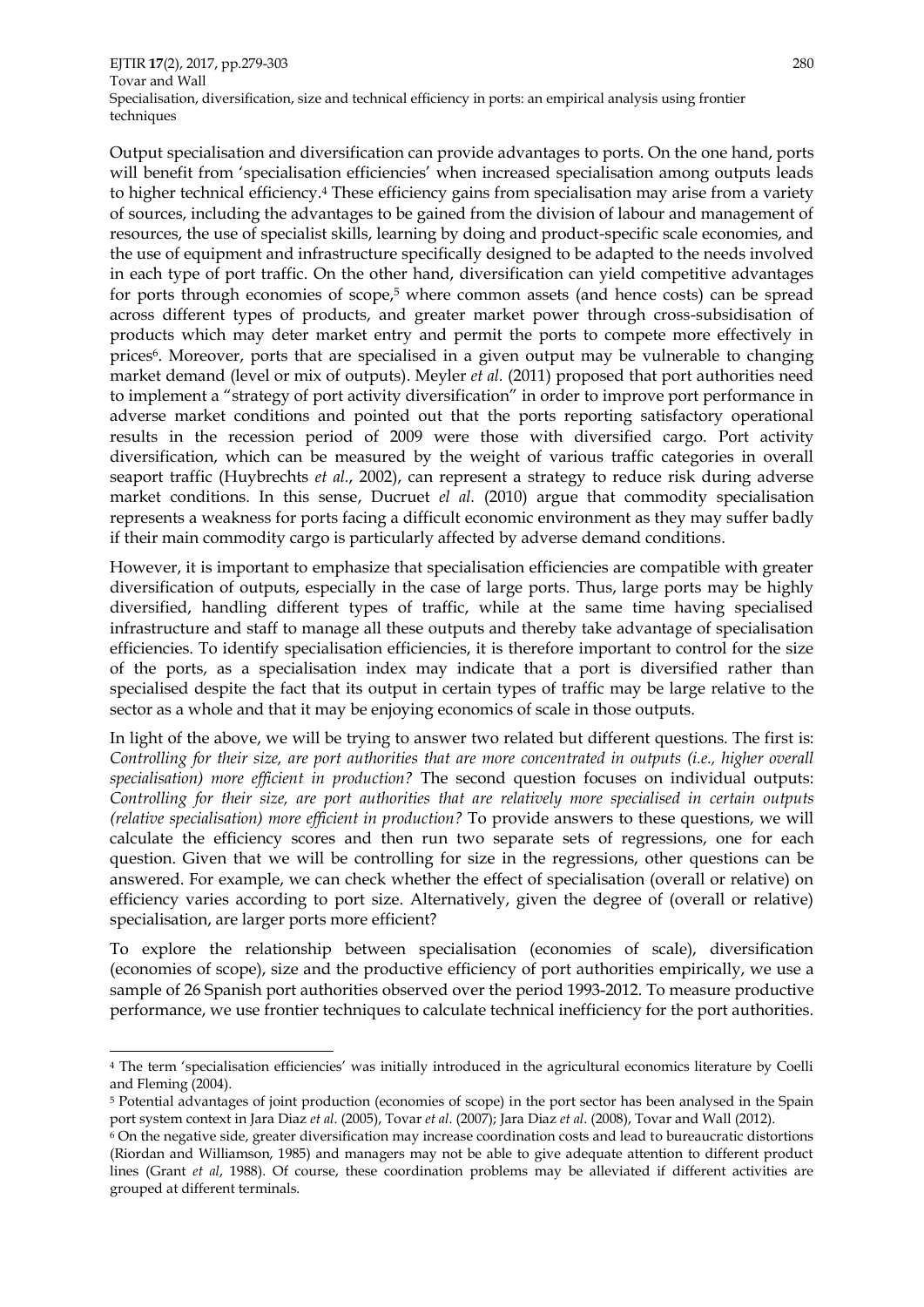Concretely, we estimate an output-oriented distance frontier using Data Envelopment Analysis (DEA), a non-parametric method widely used in the frontier literature. However, to the best of our knowledge no study has investigated the possibility that the degree of specialisation of ports can affect their technical efficiency, and our paper aims to fill this gap in the literature.

Our results show that the degree of specialisation leads to gains in productive efficiency. Larger port authorities which can be specialised in several outputs are more efficient, but smaller ports also gain from concentrating their output. From a policy standpoint, in a context where the size of smaller ports cannot be increased, this implies a trade-off for smaller ports between benefitting from economies of scale in a given output, on the one hand, and the amount of exposure to changing market demand conditions, on the other hand, as higher exposure would make them more vulnerable.

The paper is structured as follows. In Section 2 we provide a brief overview of the literature on the themes of efficiency measurement and specialisation in ports. Section 3 describes the methodological approach used to estimate the relationship between specialisation and efficiency. The data we use to measure efficiency and specialisation are presented in Section 4. In Section 5, we present the empirical specification and our results and Section 6 concludes and offers some ideas for future research.

# **2. Technical efficiency and specialisation in ports: A brief review**

The study of efficiency in the port sector using frontier techniques has received a great deal of attention in recent years (Cullinane and Song, 2003; Barros, 2005; Cullinane *et al*., 2006; Trujillo and Tovar, 2007; Chang and Tovar, 2014ab; Tovar and Wall, 2015, 2016; Chang and Tovar, 2016, 2017a).

In a frontier framework, efficiency can be measured with econometric tools, namely Stochastic Frontier Analysis (SFA), or the non-parametric, linear-programming-based method of Data Envelopment Analysis (DEA). Surveys of efficiency studies in ports using these frontier methods can be found in González and Trujillo (2009) and Cullinane (2010), while recent studies by Schøyen and Odeck (2013) and Nguyen *et al*. (2016) contain comprehensive literature reviews of studies using DEA to measure port efficiency. These papers highlight that the majority of port efficiency studies have used DEA, due most likely to its flexibility in handling multiple inputs and outputs and lack of assumptions about production technology. This comes at the cost that standard DEA does not account for randomness in the data. Recent bootstrapping methods have, however, allowed DEA to account for randomness in data (Simar and Wilson, 1998, 2000; Simar, 2007). In the port literature, bootstrapped DEA methods have been used, among others, by Barros *et al* (2010) and Nguyen *et al* (2016).

Apart from just measuring different types of inefficiency, several papers have tried to *explain* efficiency. Previous studies have analysed the influence of certain environmental variables on port efficiency, such as ownership structure and/or size (Liu, 1995; Cullinane *et al*. 2002; Tongzon and Heng; 2005; Bang *et al*., 2012; Yuen *et al*., 2013), regulatory changes (Nuñez-Sánchez and Coto-Millán 2012; Rodríguez-Álvarez and Tovar, 2012), or demand variability (Rodríguez-Álvarez *et al*., 2011; Tovar and Wall, 2014). Among these, Bang *et al*. (2012), Yuen *et al*. (2013) and Chang and Tovar (2017b) use two-stage approaches similar to that used in this paper, where DEA is used to calculate efficiency scores and these scores are then incorporated as dependent variables in posterior regressions on a series of explanatory variables. However, while the literature on technical efficiency in ports and its determinants is relatively large, as far as we are aware there are no studies which have addressed the issue of specialisation efficiencies, where increased specialisation is a potential determinant of technical efficiency.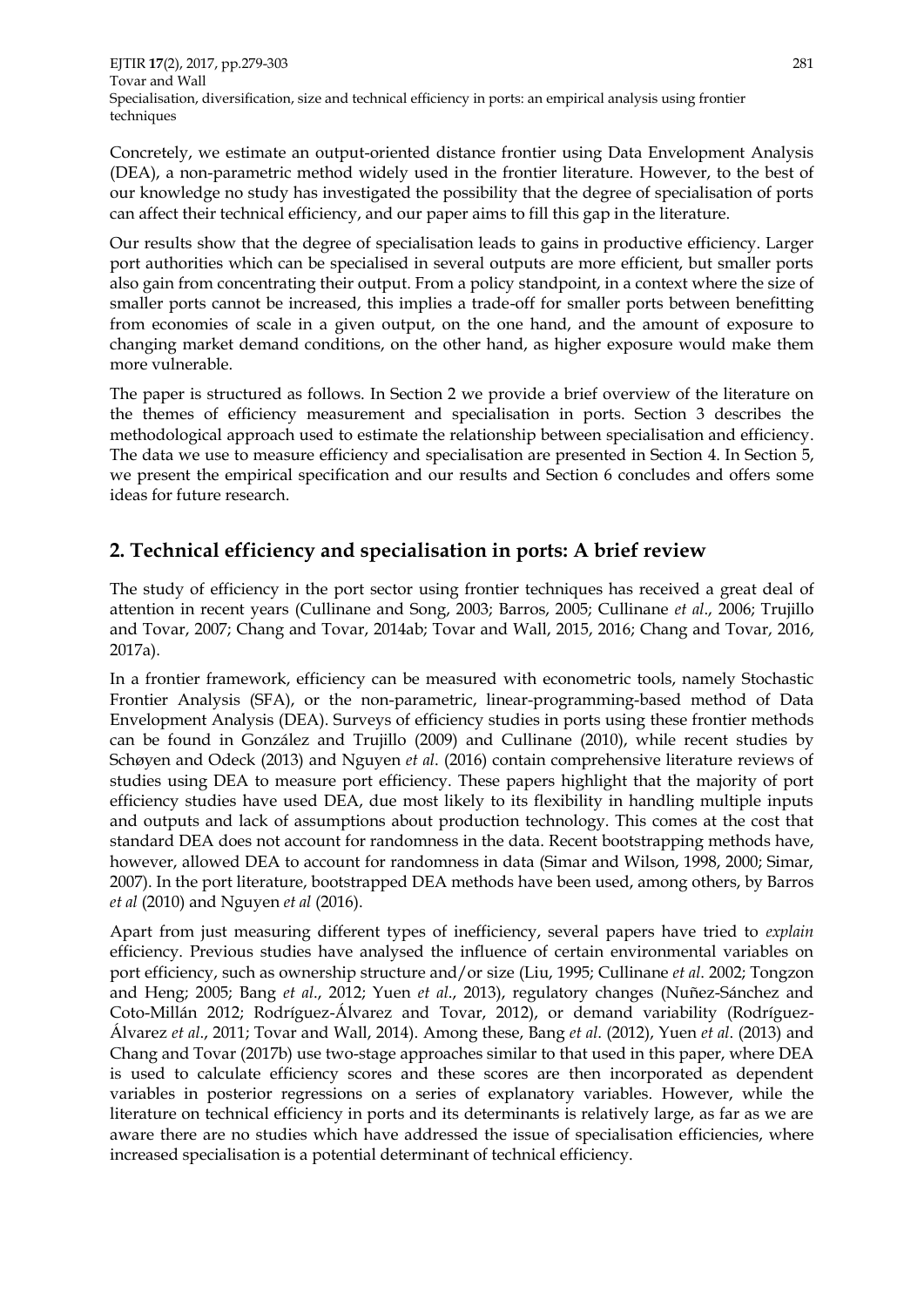EJTIR **17**(2), 2017, pp.279-303 282 Tovar and Wall Specialisation, diversification, size and technical efficiency in ports: an empirical analysis using frontier techniques

The relationship between size and diversification in ports has been analysed by Ducruet *et al*. (2010), who find that bigger ports are characterised by greater diversification of port activity. However, and as we have commented above, large ports may handle different types of traffic and yet be able to take advantage of specialisation efficiencies because the quantities of some of those outputs are large enough to permit this. This was highlighted by Martinez-Budria *et al*. (1999) for the case of Spain. These authors divided the Spanish port authorities into three groups using a complexity criterion incorporating port size and the composition of the output vector and found that highly complex ports show higher comparative efficiency levels. Similar results have been recently obtained by Tovar and Rodríguez-Déniz (2015) who found that grouping by complexity, size and traffic mix may be adequate when it comes to benchmarking the costefficiency of Spanish port authorities. Using hierarchical clustering they found one of the clusters to be characterized by large scales of production and by large quantities of all types of cargo, with these port authorities being able to take advantage of both economies of scale and scope.

We will consider the relationship between technical efficiency and two different types of specialisation, namely *overall specialisation* and *relative specialisation*. Overall specialisation is defined as the extent to which the port authority is concentrated in one or few outputs, regardless of the individual outputs involved. We measure this using the Herfindahl-Hirschman Index (HHI), which is the most commonly-used concentration index. This index has been used in studies to measure the concentration in the containerised shipping liner industry (Sys, 2009), the European port system (Notteboom, 1997, 2010) and the Spanish port system (Mateo-Mantecón et al., 2015). Relative specialisation, on the other hand, is a measure of whether the port is more specialised in a given individual output than the port system as a whole. To calculate this we use a so-called Bird Index, which is one of the most common measures in the literature (Frémont and Soppé, 2007). This index has been used to measure relative specialisation in the Spanish system by González-Laxe and Novo-Corti (2012). Some recent studies have analysed the degree of specialisation of Spanish ports and concluded that they are becoming more and more specialised in terms of their traffic as well as in the services they offer (González-Laxe, 2012; Reina and Villena, 2013).

# **3. Estimating the relationship between specialisation and efficiency: methodological approach**

In a multi-output activity such as the port sector, distance functions are a natural tool with which to measure technical efficiency. Input-oriented or output-oriented distance functions can be used, with the former measuring the extent to which inputs can be radially (proportionally) contracted while maintaining the present level of output whereas the latter measure the extent to which outputs can be radially expanded for a given input endowment. The orientation chosen will depend on the ability of ports to adjust inputs and/or outputs. As noted by Cheon *et al*. (2010), if ports have little control over adjusting inputs then they should maximize outputs given the input level. This output-oriented approach has been followed by, among others, Cullinane *et al*. (2004); Trujillo and Tovar (2007), Cheon *et al*. (2010) and Chang and Tovar (2014a,b). Moreover, González and Trujillo (2008) justify this orientation based on an analysis of the conditions under which port authorities in Spain develop their activities. They argue that when it comes to the provision of infrastructure services, port authorities have some control over the production level through the use of commercial policies and concessions. Port authorities actively market their services and facilities and use tariff discounts, within legal limits, to attract new traffic. González and Trujillo (2008) also point out that as long as port authorities decide on the type of firm that can operate at the different ports, they are effectively deciding on the ships and goods that will be handled. In our empirical setup, we will therefore use an output distance function to measure technical efficiency.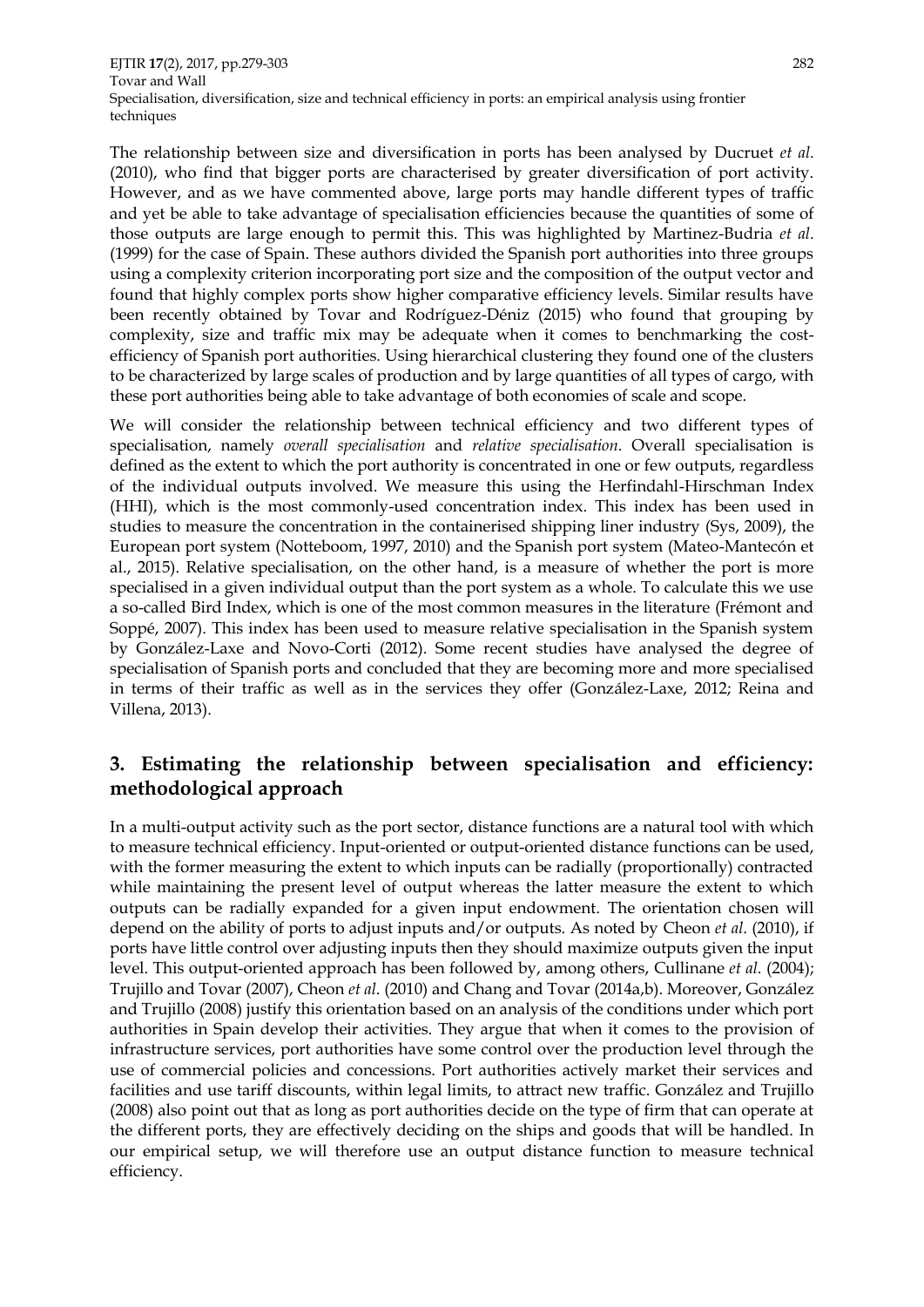EJTIR **17**(2), 2017, pp.279-303 283 Tovar and Wall Specialisation, diversification, size and technical efficiency in ports: an empirical analysis using frontier techniques

To estimate the effect of specialisation on technical efficiency, we use a two-stage bootstrap truncated regression procedure proposed by Simar and Wilson (2007) where efficiency scores are regressed on a series of variables which are expected to influence efficiency. In the port literature, this procedure has been used by Yuen *et al*. (2013).

More formally, to measure efficiency in a multi-output setting where there are *N* inputs and *M* outputs, define the production set as

$$
\mathcal{P} = \{ (x, y) \in R_+^{N+M} | x \text{ can produce } y \}
$$
\n
$$
\tag{1}
$$

Then, for a production unit located at  $(x_0, y_0) \in R^{N+M}_+$  an output measure of technical efficiency can be defined as:

$$
\delta_0 = \sup \{ \delta | (x_0, \delta y_0) \in \mathcal{P}, \delta > 0 \}
$$
\n<sup>(2)</sup>

which is the reciprocal of the Shephard (1970) output distance function. Note that when  $(x_0, y_0) \in$  $\mathcal{P}, \delta \geq 1$ .

The estimated efficiency scores for each unit *i*,  $\hat{\delta}_i$ , are obtained by DEA estimators with an output orientation. To allow for greater flexibility and the possibility that port authorities are not operating at optimal scale, we use both variable returns to scale (VRS) and constant returns to scale (CRS) specifications of the technology.

Having estimated technical efficiency through DEA, in a second stage these estimated DEA efficiency scores  $(\hat{\delta_i})$  are regressed on a set of potential covariates  $(z_i)$ :

$$
\hat{\delta}_i = z_i \beta + \varepsilon_i \ge 1 \tag{3}
$$

The bootstrap procedure of Simar and Wilson (2007) allows us to obtain unbiased beta coefficients and valid confidence intervals. This procedure7 involves regressing the estimated technical efficiency scores on the covariates using a bootstrapped truncated regression.

To analyse the relation between efficiency and the degree of output specialisation and size of port authorities, we need to include some measure of specialisation and size among the covariates in the second stage regression. A commonly-used measure of specialisation is the Herfindahl-Hirschman Index (HHI) or its normalised equivalent. (Al-Marhubi, 2000). While this index is typically encountered in the context of measuring concentration of firms in markets, we will apply it to measure the concentration of output shares for each port authority. This indicates the degree of overall specialisation, i.e., the degree to which the port authority's output is concentrated in a given output or outputs. We use the normalised version of the HHI. Following Al-Marhubi (2000), the normalised HHI for port i is defined as:

$$
HHI_i = \frac{\sum_{m=1}^{M} s_{mi}^2 - \frac{1}{M}}{1 - \frac{1}{M}}
$$
(4)

where  $s_{mi} = \frac{y_{mi}}{S_M}$  $\frac{y_{mi}}{\sum_{m=1}^{M} y_{mi}}$  with  $y_{mi}$  representing the quantity of cargo *m* produced by port *i* and *M* representing the total number of cargo services provided by the port. The index is normalised to take values ranging from 0 to 1, where a value of 1 represents perfect specialisation (i.e., the port authority manages only one type of cargo) and values closer to 0 represent greater diversification in the sense of a more uniform distribution of cargoes.

The HHI gives a measure of overall specialisation but does not tell us whether a port authority is relatively more specialised in a given output or subset of outputs. The question then arises as to whether greater specialisation in a given output (liquids, containers, solids, general merchandise) matters. To capture this we calculate an index of relative specialisation (Bird Index) for each of the cargo outputs for port authority i ( $RELSPECy_{mi}$ ) defined as:

.

<sup>7</sup> We use algorithm #1 in their paper.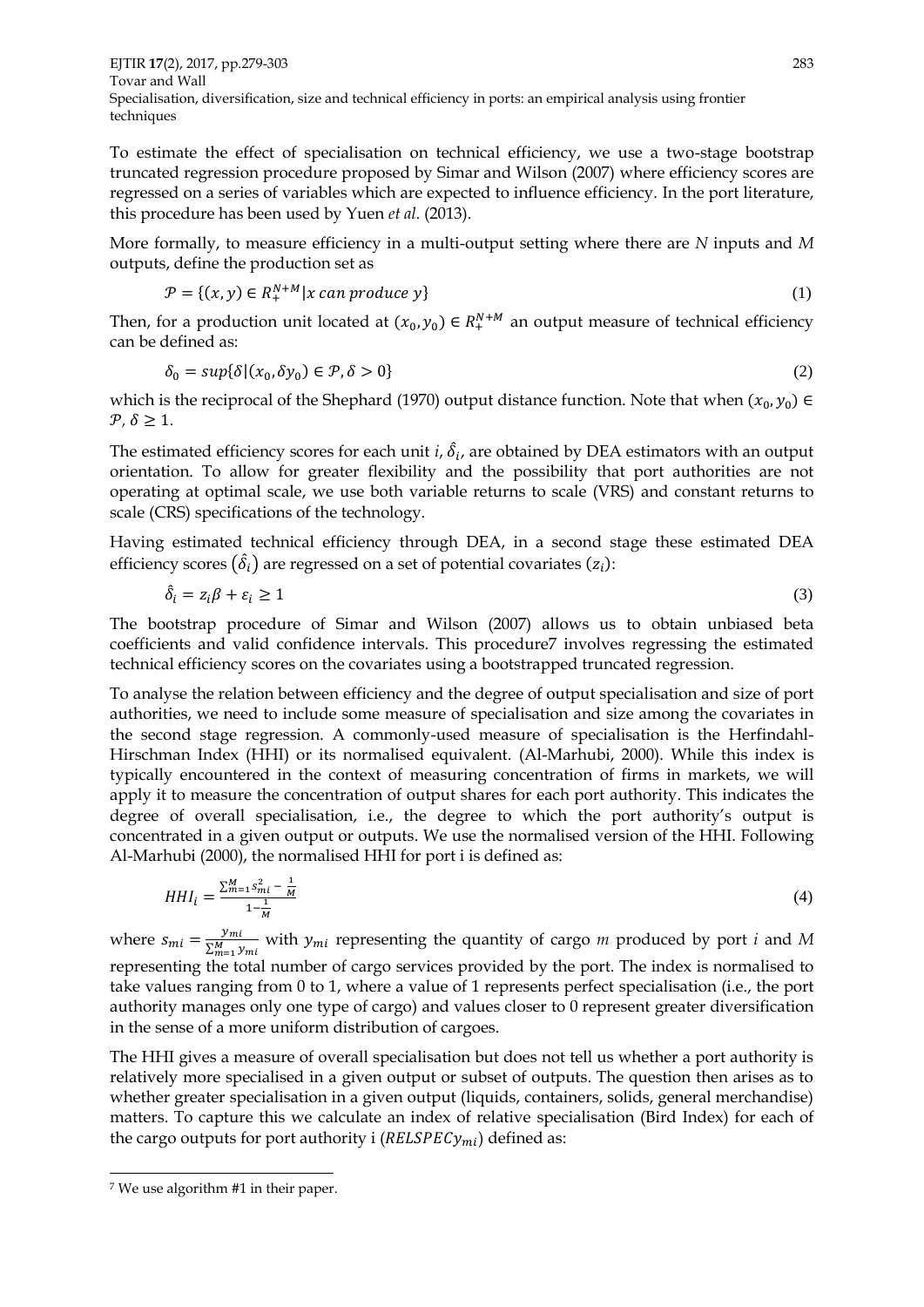EJTIR **17**(2), 2017, pp.279-303 284 Tovar and Wall Specialisation, diversification, size and technical efficiency in ports: an empirical analysis using frontier techniques

$$
RELSPECy_{mi} = \frac{y_{mi}}{y_{mSYS}}/Y_{YSYS}
$$
\n<sup>(5)</sup>

where  $y_{mi}$  is the total traffic of cargo  $m$  in port authority  $i$ ,  $Y_i$  is total traffic of port authority  $i$  $Y_i = \sum_m y_{mi}$ ,  $y_{mSYS}$  is the total traffic of cargo *m* in the system ( $y_{mSYS} = \sum_i y_{mi}$ ), and  $Y_{SYS}$  is the total traffic of the system ( $Y_{SYS} = \sum_m y_{mSYS}$ ). This index of specialisation or polarization indicates the degree of specialisation *in a given cargo* compared to the degree of specialisation in that cargo of the system as a whole. Clearly, values greater (less) than 1 indicate higher (lower) relative specialisation of the port authority in that output.

Furthermore, whereas values of the HHI closer to 0 represent greater diversification across cargoes, this does not preclude ports taking advantage of specialisation efficiencies. The same goes for relative specialisation: having a similar or even lower relative specialisation index in a given output compared to the system as whole does not preclude specialisation economies for ports that are large enough.

Larger ports may have specialised infrastructure and staff for several outputs without their output being concentrated in one or few of these, and also without being relatively more specialised that sector as whole, so we also control for the effect of size in our regressions. To account for port size, we use two different measures. The first is a measure of the overall relative size of the port  $(RELSIZE<sub>i</sub>)$ , defined as the ratio of total port cargo output to total system port cargo in a given year:

$$
RELSIZE_i = \frac{Y_i}{Y_{SYS}} \tag{6}
$$

To measure the size or importance of the port in a certain output, we use the share of overall system output for a given type of cargo corresponding to the individual port ( $NATSHAREy_{mi}$ ):

$$
NATSHAREy_{mi} = \frac{y_{mi}}{y_{mSYS}}\tag{7}
$$

Note that the RELSPEC, RELSIZE and NATSHARE indices are related. In particular, from  $(5)$ ,  $(6)$ and (7) it can be shown that

$$
NATSHAREy_{mi} = RELSPECy_{mi} * RELSIZE_i
$$
\n(8)

#### **4. Data**

.

The data we use corresponds to the Spanish port system. In Spain, ports play a crucial economic role and are quite varied in terms of their size and specialisation, including small, medium-sized and large ports, ports that serve their hinterland and thus act as gateways, and others which serve as hubs. Our sample comprises 520 observations and is made up of a panel data set of 26 port authorities observed over the period 1993-2012.<sup>8</sup> The main sources of this information are the Spanish Public State Ports Body (EPPE), which publishes accounts and management reports, and the port authorities, which provide information in their annual reports and on their websites. The port authorities in the sample vary widely in terms of size and specialisation, with some managing ports whose activity involves cargo and passenger traffic, whereas others run ports whose main activity is cargo with almost no passenger transport. The fact that the ports under consideration are in the same country also has the advantage that the accounting data used are uniform and comparable. Moreover, these ports face the same regulations and operate in a very similar environment.

<sup>8</sup> The port authorities included are A Coruña, Alicante, Avilés, Bahía de Algeciras, Bahía de Cádiz, Baleares, Barcelona, Bilbao, Cartagena, Castellón, Ceuta, Huelva, Las Palmas, Málaga, Marín y Ría de Pontevedra, Melilla, Motril, Pasajes, Sta. Cruz de Tenerife, Santander, Sevilla, Tarragona, Valencia, Vigo and Vilagarcía.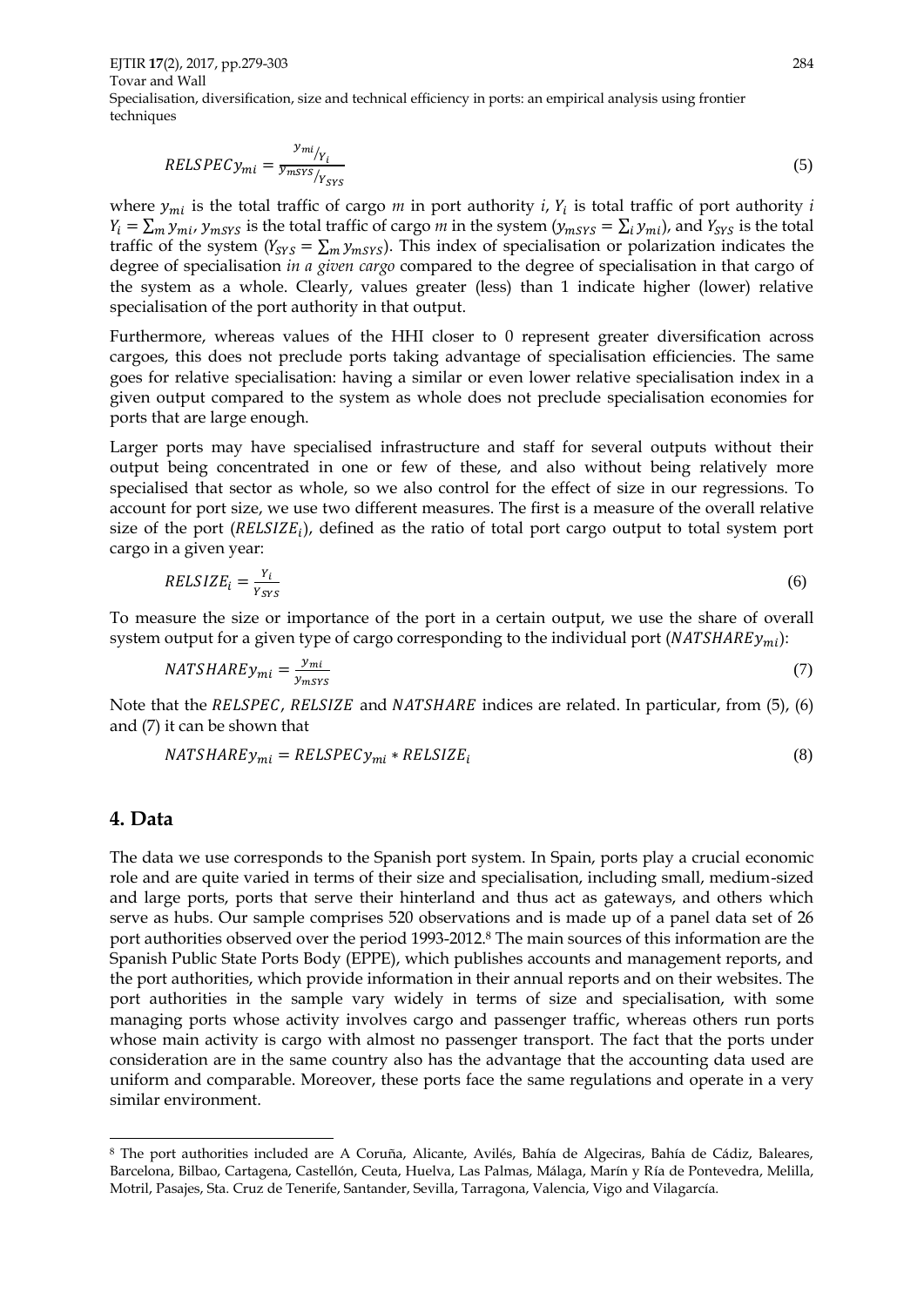In order to estimate the distance function technology for the ports in our sample, we need information on their outputs and inputs. Regarding outputs, port activity is multi-product and port infrastructure service provision may be viewed in terms of the goods handled and the passengers using the port. The amounts of different types of outputs for each of the sampled port authorities are known by type: tonnes of liquid bulk  $(y_1)$ , tonnes of solid bulk  $(y_2)$ , tonnes of containerised goods  $(y_3)$ , tonnes of general non-container merchandise  $(y_4)$ , and number of passengers  $(y_5)$ .<sup>9</sup> The inputs used are number of labour units  $(x_1)$ ; intermediate consumption expenditures measured in euro  $(x_2)$ ; capital assets, including the port authority's capital assets, measured in euro  $(x_3)$ ; and the squared metres of deposit surface area  $(x_4)$ .

As explanatory variables of port inefficiency, we use the specialisation/diversification and size indices described above, namely the normalised HHI and the relative specialisation indices. As passenger traffic is a minor activity for most ports, and in order to have common units of measurement for outputs, we focus on specialisation of cargo traffic only, so that that only outputs  $y_1 - y_4$  will be used to calculate the HHI and relative specialisation indices. While passenger transport is not included in the HHI, we control for port authorities having passenger traffic by including an indicator variable which captures the port authority has had passenger traffic in a given year (*DUMMYPASS*).

The average normalised HHI for each port authority over the sample period is presented in Figure 1. The average scores range from 0.0845 for Barcelona, which is the port authority with the most uniform distribution (the least specialised) of cargoes, to 0.701 for Gijón, which has the greatest overall specialisation (its output being highly concentrated in solid bulk).



*Figure 1. Average normalised HHI index by Port Authority: 1993-2012*

<sup>1</sup> <sup>9</sup> The cargo outputs could alternatively have been expressed in volume (TEU) terms. This had no effect on the results of our empirical analysis.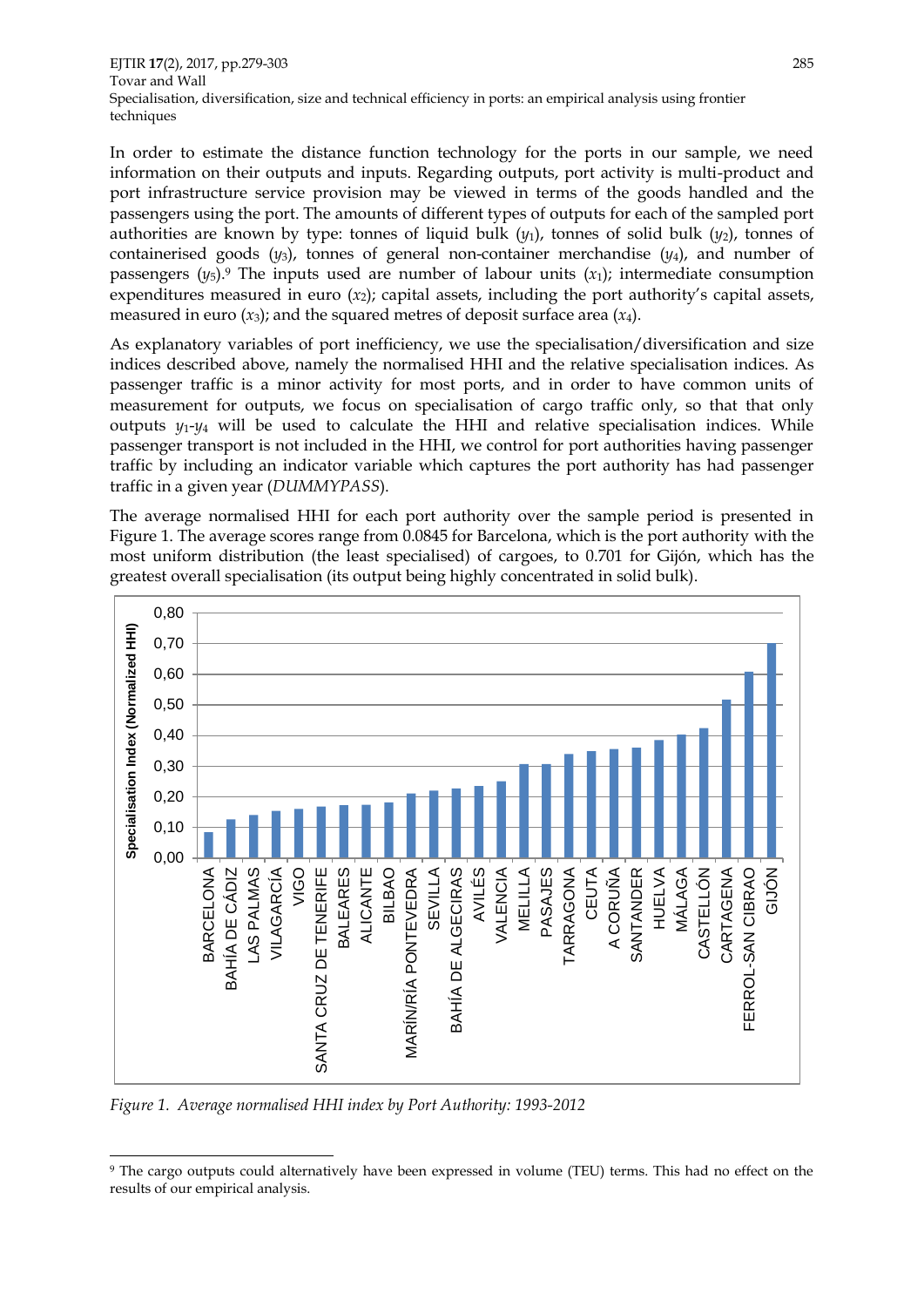EJTIR **17**(2), 2017, pp.279-303 286 Tovar and Wall Specialisation, diversification, size and technical efficiency in ports: an empirical analysis using frontier techniques

To gain an insight into the changes in the level of output specialisation over the sample period for the system as a whole, Figure 2 shows the evolution of the average output-weighted normalised HHI.<sup>10</sup> In the early years (1993-1999) there was a tendency toward more diversification. Since then, however, there has been a trend towards more specialisation of outputs within port authorities, and this process appears to have intensified since 2007.



*Figure 2. Evolution of overall output-weighted normalized HHI index: 1993-2012*

The final issue that needs to be dealt with is size. The sample comprises port authorities of all sizes, and in particular contains some very large ports: These large ports, such as Barcelona, may not be very specialised in the sense that their cargos may account for more or less equal shares of their total output, yet because of their size they may have specialised infrastructure for each type of cargo11. While such ports may not appear to be specialised on the basis of an index such as the HHI, in reality they can be taking advantage of specialised infrastructure. To illustrate this, Figure 3 below show the shares of port authority output in total sector (i.e., national) output for each type of cargo, where it is clear that some port authorities have significant shares in several outputs.

Comparing the shares of the port authorities' individual cargoes with the HHI specialisation indices is instructive. Barcelona, for example, appears as the most diversified port authority as it has the smallest HHI score, yet it accounts for an average of 12% and 17% of Spanish general merchandise and container cargo respectively, and for over 5% of system output in the remaining two cargoes. Similarly, Bilbao has a HHI score in the second quartile and hence is relatively diversified according to this index, yet accounts for over 5% of system output in each of the four cargoes. As such, these port authorities are not specialised or concentrated in any particular cargo, but have specialised infrastructure in each and can thus be expected to gain from scale efficiencies. That is, the larger the port authority, the less concentrated it is overall but the greater the possibility of being able to take advantage of increased scale in one or more output. We control for the possible effect of size on efficiency by including the variables *NATSHARE* and *RELSIZE* defined above.

1

<sup>&</sup>lt;sup>10</sup> That is, for each year *t*, the output-weighted HHI is  $\sum_i \{(Y_i/Y_{SYS}) * HH_i\}$ , where  $Y_i$  is the total output of port *i* and  $Y_{SVS}$  is the total output of all ports in the system.

<sup>11</sup> Thus, Barcelona's port has a land surface area of 829ha, and has more than 20km of berths and docks. This space includes 35 specialised terminals, comprising 3 for ferries, 7 for cruises, 4 for containers, 2 for automobiles, 1 for fruit, 2 that are specialised in coffee, cacao and non-ferrous metals, 1 freezer facility, 9 for liquid bulk, and 6 for solid bulk.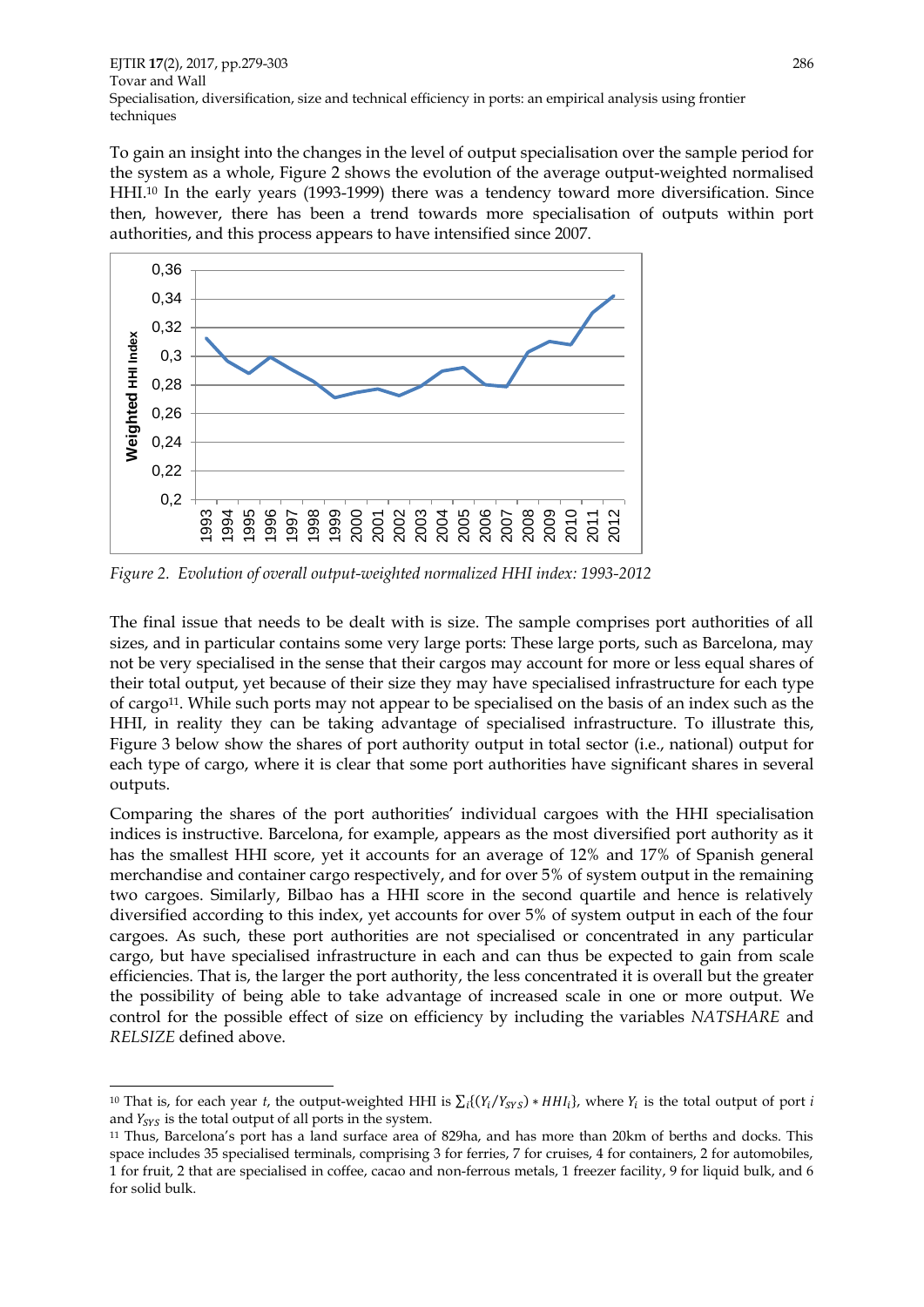EJTIR **17**(2), 2017, pp.279-303 287 Tovar and Wall Specialisation, diversification, size and technical efficiency in ports: an empirical analysis using frontier techniques

Some descriptive statistics of the production variables (inputs and outputs) used to calculate the DEA efficiency scores and the covariates used to explain these efficiency scores are shown in Table 1.

| Variable                                               | Description                                              | Mean      | Std. Dev. |  |  |  |  |
|--------------------------------------------------------|----------------------------------------------------------|-----------|-----------|--|--|--|--|
| Outputs and inputs used to calculate efficiency scores |                                                          |           |           |  |  |  |  |
| Y <sub>1</sub>                                         | Liquid bulk cargo (tons)                                 | 5,129,363 | 6,481,987 |  |  |  |  |
| $y_2$                                                  | Solid bulk cargo (tons)                                  | 3,200,887 | 3,378,799 |  |  |  |  |
| yз                                                     | Container cargo (tons)                                   | 3,540,684 | 8,429,694 |  |  |  |  |
| Y4                                                     | General non-container cargo (tons)                       | 1,709,522 | 1,912,089 |  |  |  |  |
| y5                                                     | Passengers (units)                                       | 858,984   | 1,477,287 |  |  |  |  |
| $x_1$                                                  | Labour (units)                                           | 210       | 110       |  |  |  |  |
| $x_2$                                                  | Supplies ( $\epsilon$ deflated)                          | 8,136,485 | 8,260,716 |  |  |  |  |
| $X_3$                                                  | Capital assets (mill. $\epsilon$ deflated)               | 364.375   | 323.745   |  |  |  |  |
| $X_4$                                                  | Deposit surface area (m <sup>2</sup> )                   | 808,426   | 1,002,453 |  |  |  |  |
| Variables used to explain efficiency scores            |                                                          |           |           |  |  |  |  |
| HHI                                                    | Normalised Herfindahl-Hirschman Index                    | 0.292     | 0.171     |  |  |  |  |
| NATSHARE <sub>y1</sub>                                 | Output $y_1$ of port <i>i</i> /Output $y_1$ of all ports | 0.038     | 0.048     |  |  |  |  |
| NATSHARE <sub>V2</sub>                                 | Output $y_2$ of port <i>i</i> /Output $y_2$ of all ports | 0.038     | 0.040     |  |  |  |  |
| NATSHARE <sub>V3</sub>                                 | Output $y_3$ of port <i>i</i> /Output $y_3$ of all ports | 0.038     | 0.078     |  |  |  |  |
| NATSHARE <sub>y4</sub>                                 | Output $y_4$ of port $i$ /Output $y_4$ of all ports      | 0.038     | 0.039     |  |  |  |  |
| RELSPEC <sub>y1</sub>                                  | Relative specialisation in output $y_1$                  | 0.769     | 0.687     |  |  |  |  |
| RELSPEC <sub>y<sub>2</sub></sub>                       | Relative specialisation in output $y_2$                  | 1.391     | 1.061     |  |  |  |  |
| RELSPEC <sub>y3</sub>                                  | Relative specialisation in output $y_3$                  | 0.691     | 0.787     |  |  |  |  |
| RELSPEC <sub>y4</sub>                                  | Relative specialisation in output $y_4$                  | 1.623     | 1.361     |  |  |  |  |
| <b>RELSIZE</b>                                         | Total cargo of port i/Total cargo of all ports           | 0.038     | 0.037     |  |  |  |  |
| <b>DUMMYPASS</b>                                       | Dummy if port has passenger traffic                      | 0.894     | 0.308     |  |  |  |  |

# **Table 1. Descriptive statistics of variables**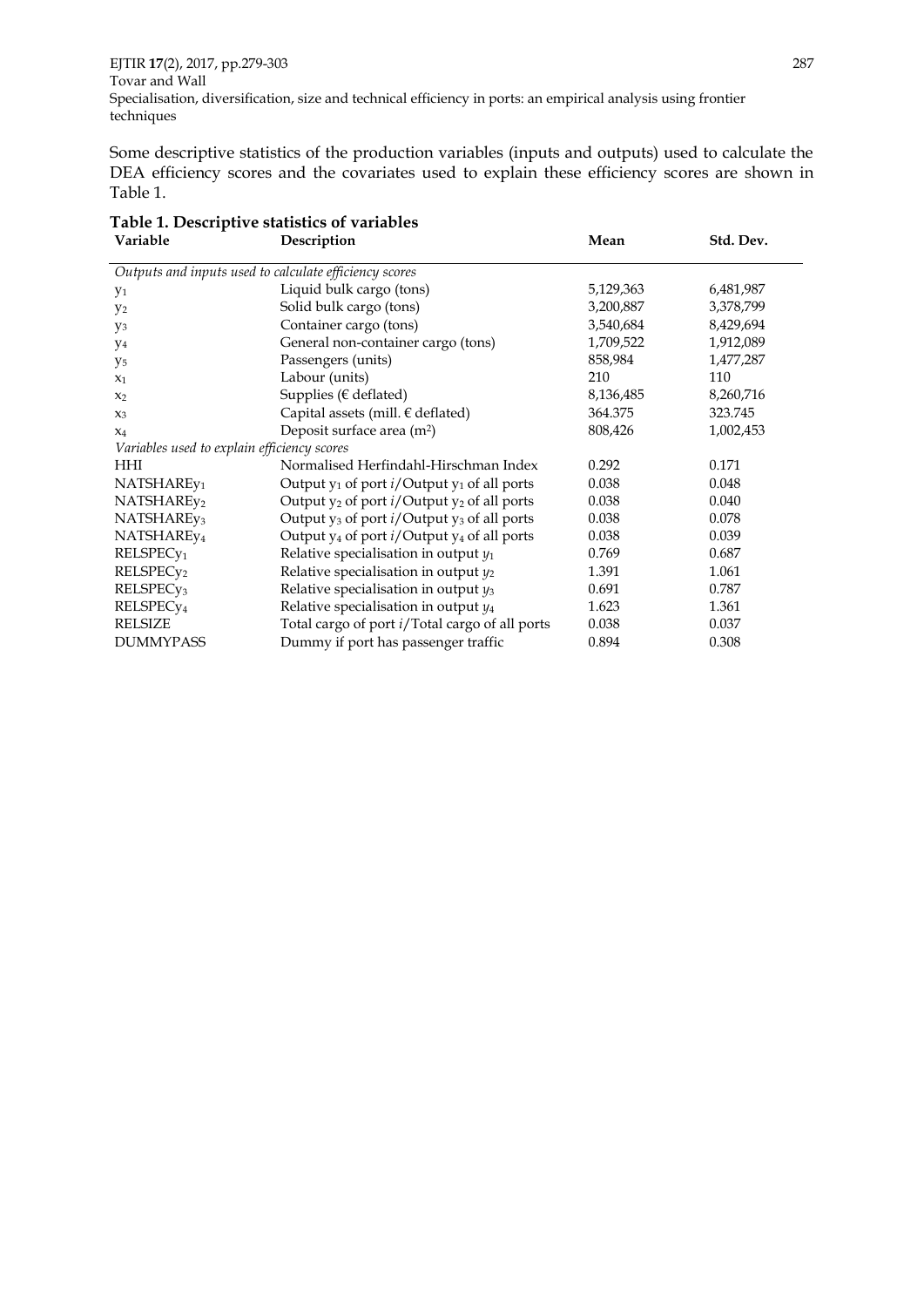EJTIR **17**(2), 2017, pp.279-303 288 Tovar and Wall Specialisation, diversification, size and technical efficiency in ports: an empirical analysis using frontier techniques



*Figure 3. Shares of system output for each type of cargo by Port Authority: 1993-2012*

#### **5. Empirical specification and results**

1

Our main model uses output-oriented DEA scores calculated from a pooled model, using both constant returns to scale (CRS and variable returns to scale (VRS). The averages of the pooled DEA efficiency scores for the entire sample were 0.63 and 0.69 for the CRS and VRS models respectively. Along the time dimension, in the CRS model the average efficiency scores went from 0.58 in 1993 to 0.63 in 2012, with a minimum of 0.54 in 2009 (coinciding with the economic crisis)<sup>12</sup> and a maximum of 0.70 in 2006 and 2007. For the VRS model, the scores went form 0.66 in 1993 to 0.68 in 2012, with a minimum of 0.59 in 2009 and a maximum of 0.75 in 2006 and 2007. The evolution of the scores over time for both models is illustrated in Figure 4, and a comparison of average scores by port for the CRS and VRS models is presented in Figure 5. These results indicate that port authorities have the potential to produce considerably more output with existing resources were the demand to exist.

<sup>12</sup> These results in the context of an international economic crisis are comparable to results reported by Estache *et al*. (2004) when analyzing the total factor productivity and efficiency evolution of Mexican ports during the East Asian Crisis, and Wilmsmeier *et al*. (2013) and Tovar and Chang (2014a,b) regarding the effect of the financial crisis on container port productivity in several countries in Latin America and the Caribbean. These constituted negative exogenous shocks to demand.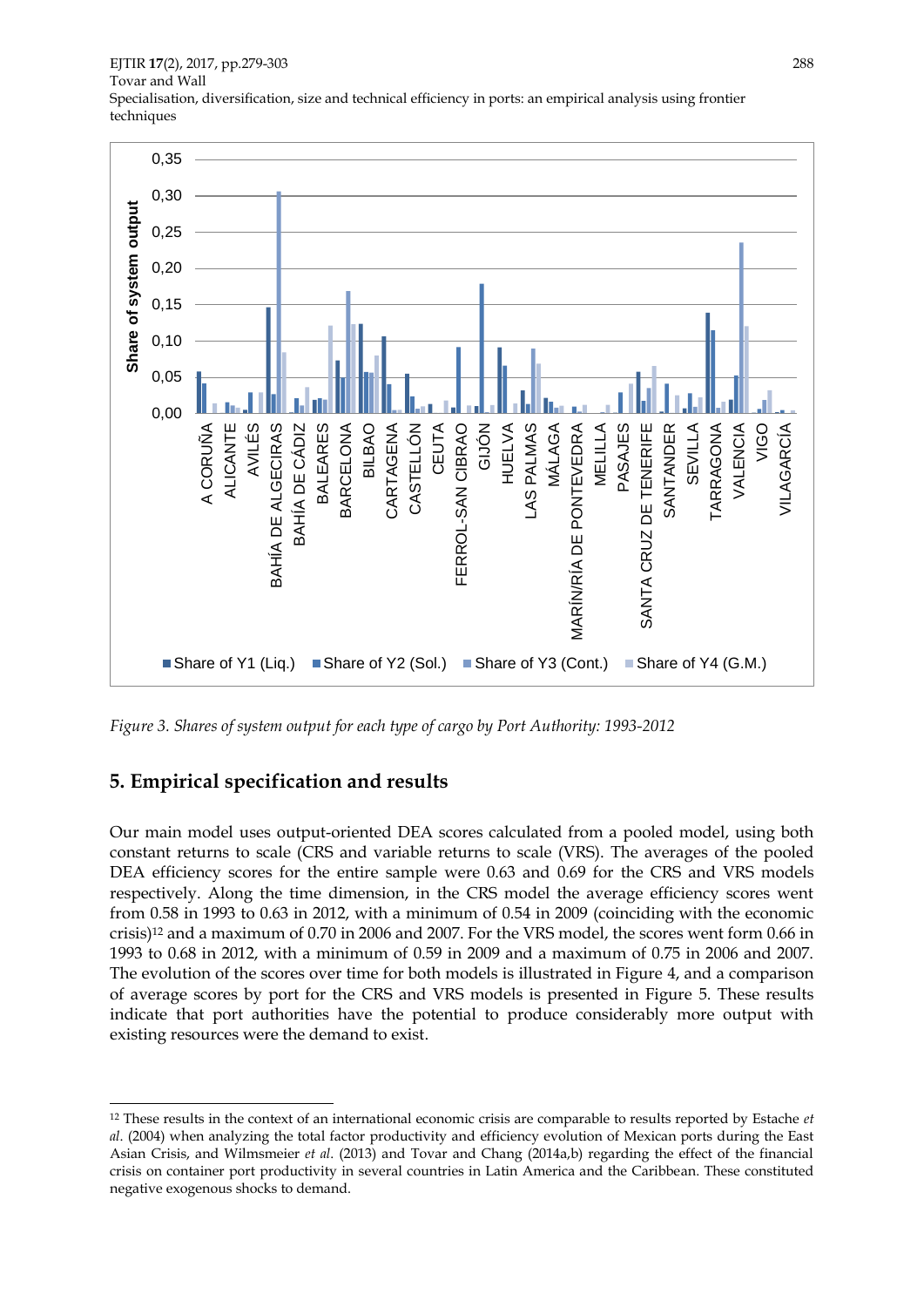EJTIR **17**(2), 2017, pp.279-303 289 Tovar and Wall Specialisation, diversification, size and technical efficiency in ports: an empirical analysis using frontier techniques



*Figure 4. DEA efficiency scores for CRS and VRS models: 1993-2012*



*Figure 5. Average DEA efficiency scores for CRS and VRS by port authority*

To visualize the relation between output specialisation and efficiency, Figures 6 and 7 present scatterplots of the average efficiency scores and the average overall specialisation indices for the port authorities for the CRS and VRS models, where the variables are expressed in deviation from their means. The figures seem to illustrate a positive relation between specialisation and efficiency, with many observations located in the south-west and north-east quadrants.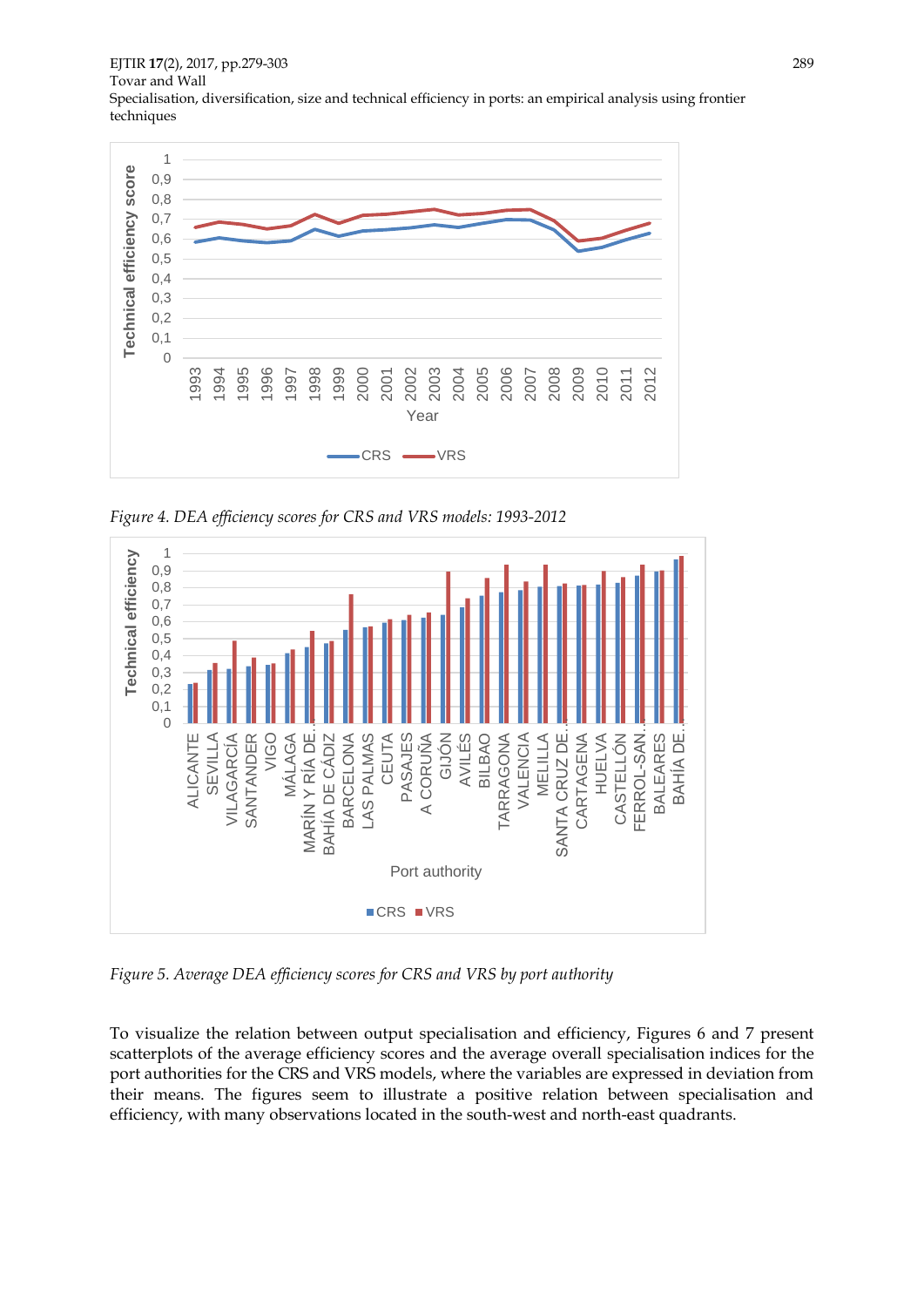EJTIR **17**(2), 2017, pp.279-303 290 Tovar and Wall Specialisation, diversification, size and technical efficiency in ports: an empirical analysis using frontier techniques



*Figure 6. Scatterplot of Efficiency Scores-CRS vs. HHI*



*Figure 7. Scatterplot of Efficiency Scores-VRS vs. HHI*

As an initial test of the relationship, we calculated the Spearman rank correlation coefficient between the efficiency scores and the HHI. The value of the coefficient was 0.343 and was significant well below the 1% level, confirming the positive correlation between efficiency and output specialisation.

To more formally test the impact of specialisation on efficiency, we carry out the bootstrapped truncated regression of the DEA efficiency scores following Simar and Wilson (2007). To capture the effects of overall specialisation and relative specialisation, we specify two separate regressions.

Beginning with overall specialisation, as measured by the concentration index (*HHI*), we specify the following regression model: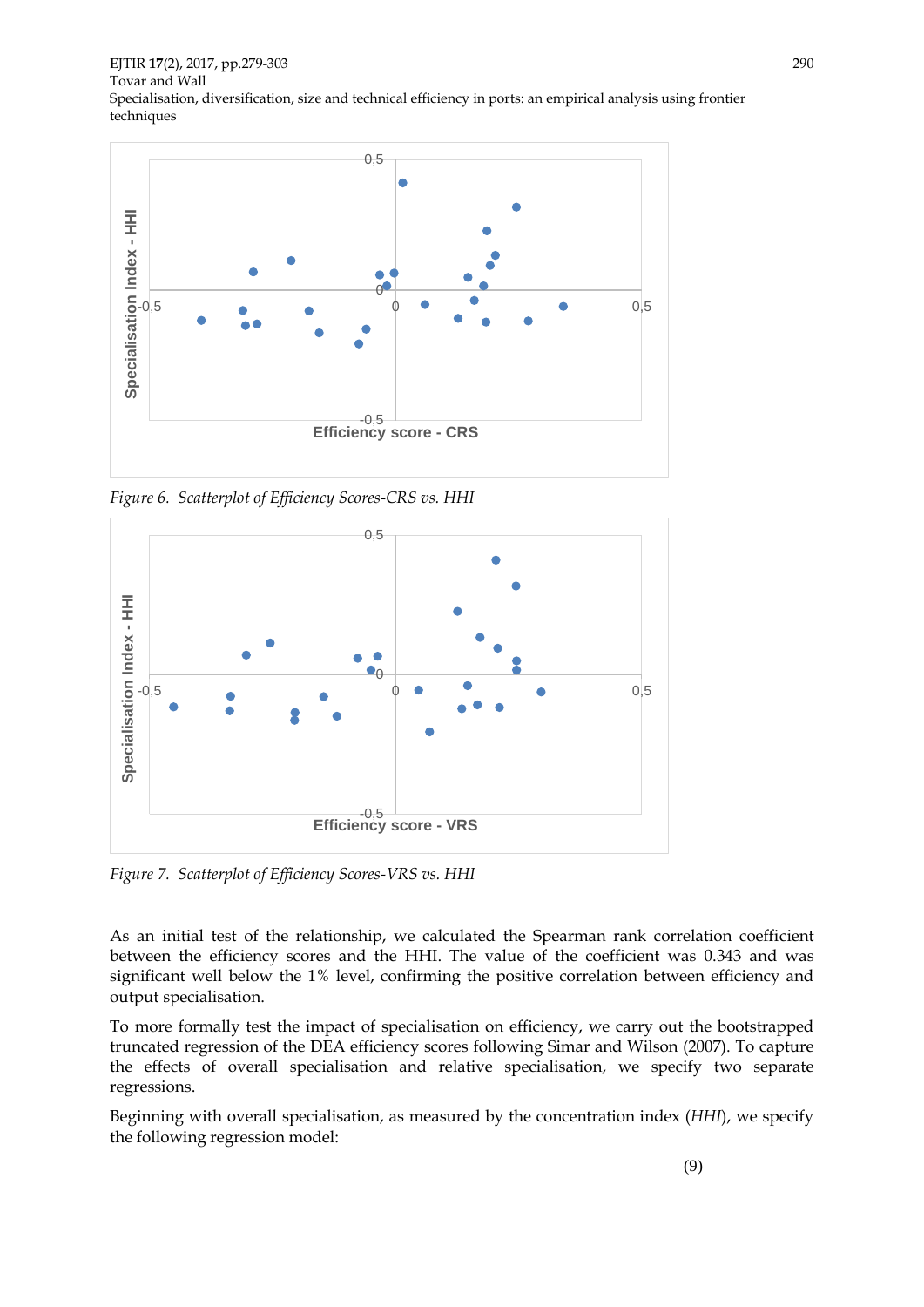EJTIR **17**(2), 2017, pp.279-303 291 Tovar and Wall Specialisation, diversification, size and technical efficiency in ports: an empirical analysis using frontier techniques

$$
\hat{\delta}_i = \alpha_i + \beta HHI + \sum_{m=1}^4 \gamma_m NATSHARE \gamma_m + \sum_{m=1}^4 \varphi HHI * NATSHARE \gamma_m + \theta DUMMYPASS + \sum_{t=1994}^{2012} \beta_t D_t + \varepsilon_i
$$
\n(9)

where we include time dummy variables to capture the evolution of efficiency over time. We carried out 1,000 bootstrap replicates of the truncated regression part of the procedure outlined in Algorithm #1 of Simar and Wilson (2007). The results of the bootstrapped regression are displayed in Tables 2 and 3 for the CRS and VRS models, and 95% confidence intervals are presented for the estimated coefficients. For the sake of space, we do not report the estimates of the individual effects or the time dummies.

| Variable                   | Coefficient | 95% Bootstrap        |           |
|----------------------------|-------------|----------------------|-----------|
|                            |             | Confidence Intervals |           |
|                            |             | Low                  | High      |
| HHI                        | 1.303       | $-1.300$             | 4.206     |
| NATSHARE <sub>V1</sub>     | 4.105       | $-30.369$            | 41.234    |
| NATSHARE <sub>V2</sub>     | $-11.613$   | $-43.417$            | 12.852    |
| NATSHARE <sub>V3</sub>     | $-13.869$   | $-43.651$            | 18.392    |
| NATSHARE <sub>V4</sub>     | $-45.292*$  | $-66.287$            | $-21.027$ |
| HHI*NATSHARE <sub>V1</sub> | $-137.480*$ | $-201.996$           | $-60.124$ |
| HHI*NATSHAREy2             | $-4.442*$   | $-50.233$            | 41.296    |
| HHI*NATSHAREy3             | $-17.767$   | $-102.421$           | 82.441    |
| HHI*NATSHARE <sub>V4</sub> | $-16.291$   | $-125.607$           | 89.612    |
| <b>DUMMYPASS</b>           | 0.104       | $-0.715$             | 0.737     |
| $D_{1994}$                 | $-0.644$    | $-1.297$             | 0.154     |
| $D_{1995}$                 | $-0.415$    | $-1.078$             | 0.357     |
| $D_{1996}$                 | $-0.485$    | $-1.190$             | 0.261     |
| $D_{1997}$                 | $-0.719$    | $-1.356$             | 0.061     |
| $D_{1998}$                 | $-1.361*$   | $-2.025$             | $-0.501$  |
| $D_{1999}$                 | $-1.260*$   | $-1.944$             | $-0.467$  |
| $D_{2000}$                 | $-1.55*1$   | $-2.202$             | $-0.705$  |
| $D_{2001}$                 | $-1.590*$   | $-2.220$             | $-0.644$  |
| $D_{2002}$                 | $-1.731*$   | $-2.391$             | $-0.858$  |
| $D_{2003}$                 | $-1.873*$   | $-2.560$             | $-0.958$  |
| $D_{2004}$                 | $-1.70*2$   | $-2.347$             | $-0.805$  |
| $D_{2005}$                 | $-1.867*$   | $-2.484$             | $-0.917$  |
| $D_{2006}$                 | $-2.181*$   | $-2.872$             | $-1.179$  |
| $D_{2007}$                 | $-2.209*$   | $-2.917$             | $-1.182$  |
| $D_{2008}$                 | $-1.592*$   | $-2.297$             | $-0.750$  |
| $D_{2009}$                 | $-0.201$    | $-0.950$             | 0.510     |
| $D_{2010}$                 | 0.089       | $-0.646$             | 0.768     |
| $D_{2011}$                 | $-0.761$    | $-1.503$             | 0.007     |
| $D_{20012}$                | $-1.198*$   | $-1.955$             | $-0.445$  |
|                            |             |                      |           |

|  |  |  | Table 2. Efficiency and overall specialisation (HHI) - CRS model |  |  |
|--|--|--|------------------------------------------------------------------|--|--|
|--|--|--|------------------------------------------------------------------|--|--|

Observations 5

$$
520\,
$$

**\*** Significant at 5% level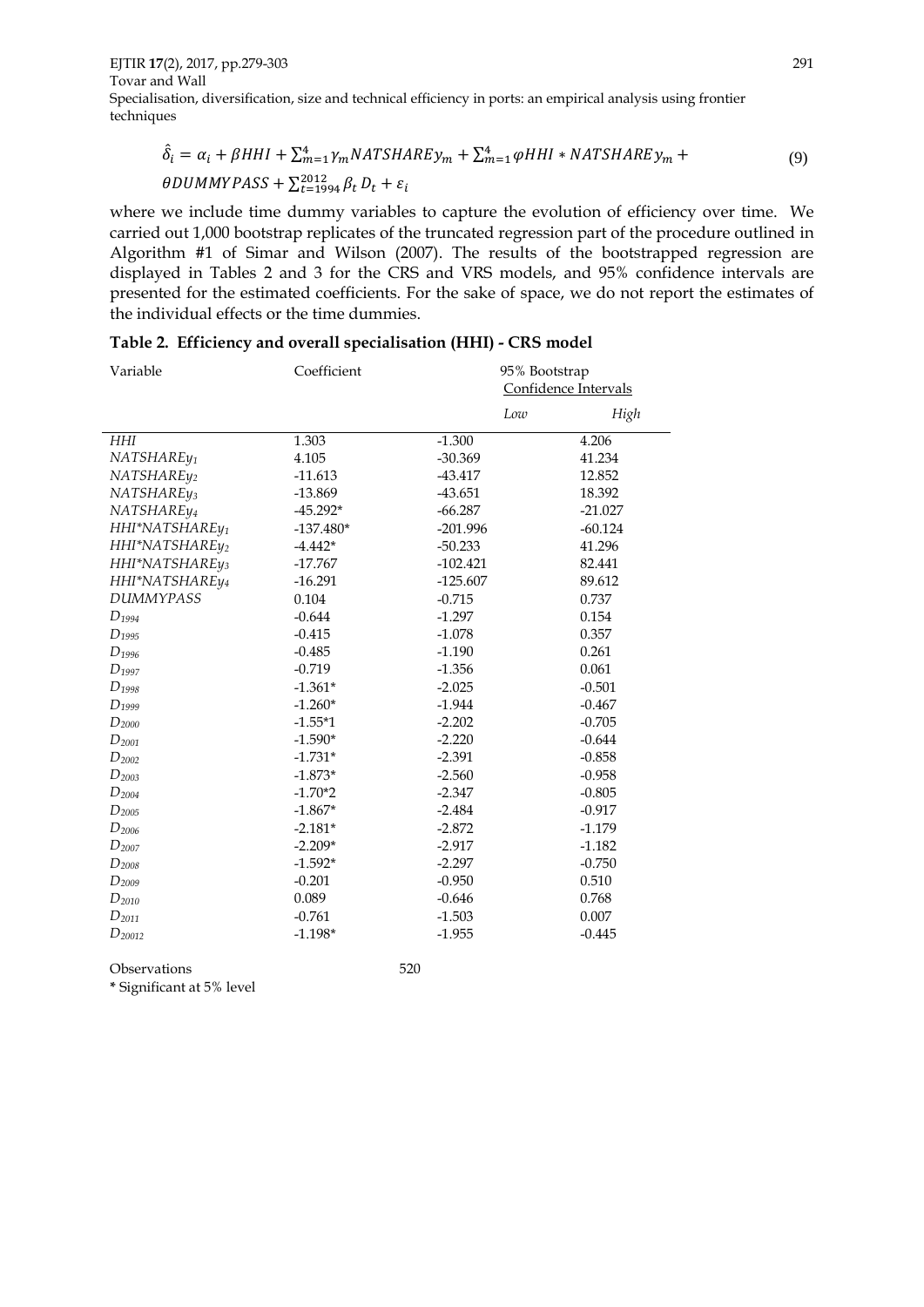| Variable               | Coefficient | 95% Bootstrap<br>Confidence Intervals |           |
|------------------------|-------------|---------------------------------------|-----------|
|                        |             | Low                                   | High      |
| HHI                    | $-1.142$    | $-3.467$                              | 1.515     |
| NATSHARE <sub>V1</sub> | 9.326       | $-15.727$                             | 39.788    |
| NATSHAREy2             | $-41.436*$  | $-69.942$                             | $-11.597$ |
| NATSHARE <sub>V3</sub> | 3.983       | $-26.168$                             | 37.673    |
| NATSHARE <sub>V4</sub> | $-55.484*$  | $-78.823$                             | $-31.672$ |
| HHI*NATSHAREy1         | $-109.766*$ | $-163.315$                            | $-51.976$ |
| HHI*NATSHAREy2         | 52.236      | $-14.615$                             | 103.401   |
| HHI*NATSHAREy3         | $-61.583$   | $-150.233$                            | 36.626    |
| HHI*NATSHAREy4         | $-6.098$    | $-100.812$                            | 91.129    |
| <b>DUMMYPASS</b>       | 0.683       | $-0.001$                              | 1.137     |
| $D_{1994}$             | $-0.297$    | $-0.881$                              | 0.365     |
| $D_{1995}$             | 0.028       | $-0.555$                              | 0.651     |
| $D_{1996}$             | 0.032       | $-0.554$                              | 0.639     |
| $D_{1997}$             | 0.023       | $-0.520$                              | 0.679     |
| $D_{1998}$             | $-0.561$    | $-1.126$                              | 0.149     |
| $D_{1999}$             | $-0.360$    | $-0.932$                              | 0.291     |
| $D_{2000}$             | $-0.468$    | $-1.011$                              | 0.207     |
| $D_{2001}$             | $-0.530$    | $-1.067$                              | 0.180     |
| $D_{2002}$             | $-0.653$    | $-1.228$                              | 0.012     |
| $D_{2003}$             | $-0.765*$   | $-1.310$                              | $-0.081$  |
| $D_{2004}$             | $-0.830*$   | $-1.357$                              | $-0.124$  |
| $D_{2005}$             | $-0.842*$   | $-1.379$                              | $-0.126$  |
| $D_{2006}$             | $-1.083*$   | $-1.684$                              | $-0.304$  |
| $D_{2007}$             | $-1.067*$   | $-1.675$                              | $-0.319$  |
| $D_{2008}$             | $-0.595$    | $-1.224$                              | 0.080     |
| $D_{2009}$             | $0.776*$    | 0.150                                 | 1.321     |
| $D_{2010}$             | $1.014*$    | 0.375                                 | 1.576     |
| $D_{2011}$             | 0.211       | $-0.374$                              | 0.837     |
| $D_{20012}$            | $-0.354$    | $-0.997$                              | 0.251     |
| Observations           | 520         |                                       |           |

#### **Table 3. Efficiency and overall specialisation (HHI) - VRS model**

**\*** Significant at 5% level

.

The coefficients on the HHI and NATSHARE variables will be used to calculate the marginal effects of these variables. Before turning to that, some comments on the time dummy variables are in order. The estimated coefficients show that efficiency was increasing over time until 2008. In 2008 we see a sharp drop in efficiency which continues for the following three years, reflecting the impact of the recent economic crisis.

As previously mentioned, to assess the impact of the overall specialisation on technical efficiency, we calculate the overall marginal effects of HHI based on the coefficient estimates. These are reported at the top of Table 4, where it can be seen that the HHI is negative and statistically significant for both the CRS and VRS models.<sup>13</sup> The negative sign on the marginal effect implies that HHI is associated with greater technical efficiency (as technical inefficiency is lower). This result for overall specialisation measured by the HHI concentration index provides an affirmative answer to our first question: *controlling for their size, ports that are more concentrated in outputs are more productively efficient*.

<sup>&</sup>lt;sup>13</sup> Table 4 contains results for a series of different DEA models. We will discuss these at the end of the section.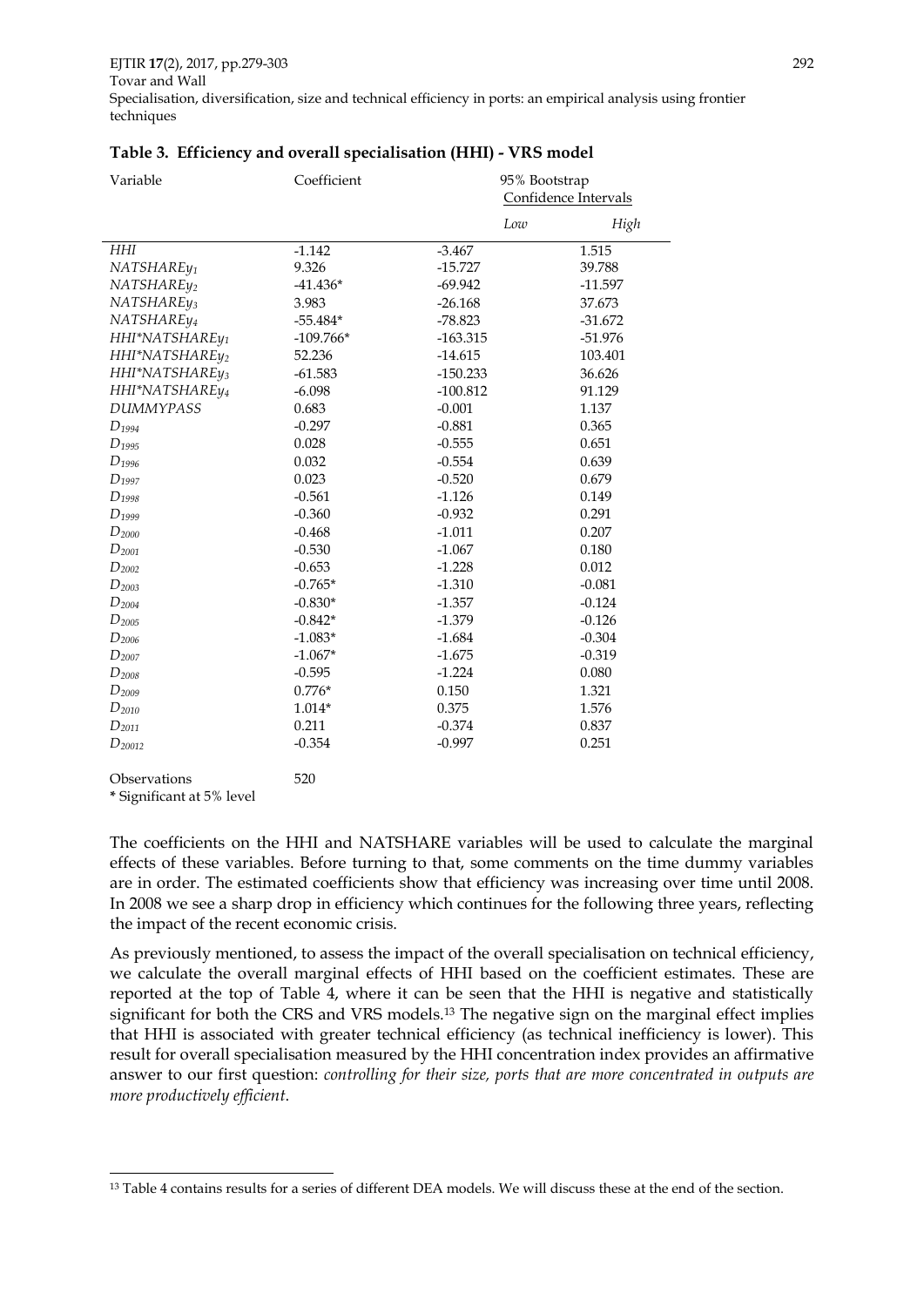| Model                          | Variable                    | CRS            |                          | VRS         |        |  |
|--------------------------------|-----------------------------|----------------|--------------------------|-------------|--------|--|
|                                |                             | Mean           | S.E.                     | Mean        | S.E.   |  |
| Pooled                         | HHI                         | $-3.761*$      | 1.275                    | $-3.703*$   | 1.034  |  |
| Yearly                         | HHI                         | 0.378          | 0.798                    | $-2.241*$   | 0.605  |  |
| Window (5-year)                | HHI                         | 0.480          | 0.818                    | $-1.260$    | 0.680  |  |
| Sequential                     | HHI                         | 0.480          | 0.818                    | $-2.180$    | 1.159  |  |
| Pooled-IV                      | HHI                         | $-4.742*$      | 1.698                    | $-5.540*$   | 1.721  |  |
| Pooled: Input-Oriented         | $\mathop{\rm HHI}\nolimits$ |                |                          | $-1.783*$   | 0.306  |  |
| Pooled                         | RELSPEC <sub>v1</sub>       | $-2.729*$      | 0.471                    | $-1.511*$   | 0.467  |  |
|                                | RELSPEC <sub>y2</sub>       | $-0.152*$      | 0.382                    | $-0.447$    | 0.401  |  |
|                                | RELSPEC <sub>v3</sub>       | $-0.851$       | 0.333                    | $-0.379$    | 0.372  |  |
|                                | RELSPEC <sub>v4</sub>       | $-1.707*$      | 0.286                    | $-1.488*$   | 0.305  |  |
|                                | <b>RELSIZE</b>              | $-134.746*$    | 21.057                   | $-167.332*$ | 23.614 |  |
| Yearly                         | RELSPEC <sub>v1</sub>       | $-2.033*$      | 0.332                    | $-0.775*$   | 0.291  |  |
|                                | RELSPEC <sub>v2</sub>       | $-0.753*$      | 0.216                    | $-0.676*$   | 0.198  |  |
|                                | RELSPEC <sub>v3</sub>       | $-0.763*$      | 0.216                    | $-0.168$    | 0.213  |  |
|                                | RELSPEC <sub>v4</sub>       | $-1.610*$      | 0.187                    | $-1.624*$   | 0.158  |  |
|                                | <b>RELSIZE</b>              | $-124.880*$    | 16.057                   | $-212.979*$ | 18.948 |  |
| Window (5-year)                | RELSPEC <sub>v1</sub>       | $-2.417*$      | 0.301                    | $-1.016*$   | 0.273  |  |
|                                | RELSPEC <sub>v2</sub>       | $-0.796*$      | 0.199                    | $-0.715*$   | 0.190  |  |
|                                | RELSPEC <sub>y3</sub>       | $-1.030*$      | 0.210                    | $-0.302$    | 0.197  |  |
|                                | RELSPEC <sub>v4</sub>       | $-1.624*$      | 0.177                    | $-1.518*$   | 0.166  |  |
|                                | <b>RELSIZE</b>              | $-146.226*$    | 15.178                   | $-213.114*$ | 20.382 |  |
| Sequential                     | RELSPEC <sub>v1</sub>       | $-2.417*$      | 0.301                    | $-0.600$    | 0.313  |  |
|                                | RELSPEC <sub>v2</sub>       | $-0.796*$      | 0.199                    | $-0.458*$   | 0.219  |  |
|                                | RELSPEC <sub>v3</sub>       | $-1.030*$      | 0.210                    | $-0.608*$   | 0.293  |  |
|                                | RELSPEC <sub>v4</sub>       | $-1.624*$      | 0.177                    | $-1.194*$   | 0.199  |  |
|                                | <b>RELSIZE</b>              | $-146.227*$    | 15.178                   | $-225.003*$ | 27.640 |  |
| Pooled-IV                      | RELSPEC <sub>v1</sub>       | $-2.327*$      | 0.474                    | $-0.974*$   | 0.438  |  |
|                                | RELSPEC <sub>v2</sub>       | 0.465          | 0.364                    | 0.071       | 0.354  |  |
|                                | RELSPEC <sub>v3</sub>       | $-0.853*$      | 0.357                    | $-0.182*$   | 0.356  |  |
|                                | RELSPEC <sub>v4</sub>       | $-1.502*$      | 0.268                    | $-1.066*$   | 0.248  |  |
|                                | <b>RELSIZE</b>              | $-135.650*$    | 21.601                   | $-147.118*$ | 23.782 |  |
| Pooled: Input-Oriented         | RELSPEC <sub>y1</sub>       | $\overline{a}$ | $\overline{\phantom{m}}$ | $-0.460*$   | 0.117  |  |
|                                | RELSPEC <sub>v2</sub>       |                | -                        | $0.345*$    | 0.096  |  |
|                                | RELSPEC <sub>v3</sub>       |                |                          | $0.047\,$   | 0.097  |  |
|                                | RELSPEC <sub>v4</sub>       |                |                          | $-0.503*$   | 0.074  |  |
|                                | <b>RELSIZE</b>              |                |                          | $-31.864*$  | 4.692  |  |
| $*$ Cignificant at $5\%$ lavel |                             |                |                          |             |        |  |

#### **Table 4. Overall marginal effects of specialisation indices**

**\*** Significant at 5% level

The interaction terms between the *HHI* and the *NATSHARE* variables shed further light on the relationship between overall specialisation and size. Care must be taken when interpreting the coefficients of these interaction terms in Tables 2 and 3 given the non-linear nature of the truncated regression (Ai and Norton, 2003; Karaca-Mandic *et al*. 2012). Thus, in Table 5 we present the derivatives of the interaction terms of *HHI* with the different *NATSHARE* variables, where the cross-derivatives of *HHI* are evaluated at the 25<sup>th</sup>, 50<sup>th</sup>, 75<sup>th</sup> and 95<sup>th</sup> percentiles of the *NATSHARE* variables.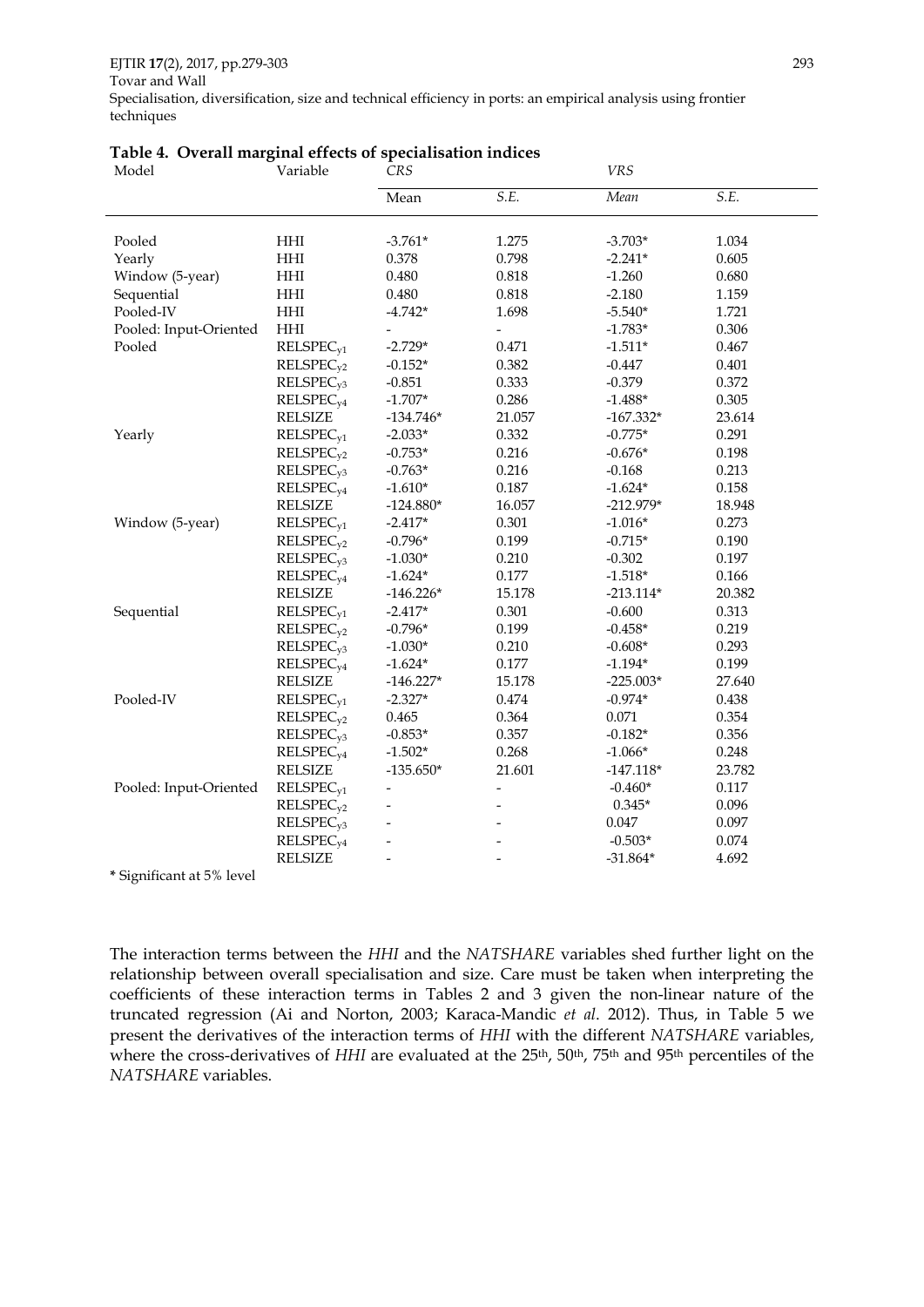|                        |            | <b>CRS</b> |           | <b>VRS</b> |       |
|------------------------|------------|------------|-----------|------------|-------|
| Variable               | Percentile | Marginal   | <b>SE</b> | Marginal   | SE    |
| NATSHARE <sub>Y1</sub> | 25         | $-0.247$   | 1.413     | $-1.662$   | 1.223 |
|                        | 50         | $-1.446$   | 1.323     | $-2.624*$  | 1.165 |
|                        | 75         | $-8.507*$  | 2.354     | $-8.286*$  | 2.001 |
|                        | 95         | $-18.632*$ | 5.162     | $-16.405*$ | 4.255 |
| NATSHARE <sub>Y2</sub> | 25         | $-4.571*$  | 1.458     | $-6.109*$  | 1.226 |
|                        | 50         | $-4.620*$  | 1.460     | $-5.526*$  | 1.210 |
|                        | 75         | $-4.709*$  | 1.635     | $-4.457*$  | 1.527 |
|                        | 95         | $-5.020$   | 3.122     | $-0.764$   | 3.831 |
| NATSHARE <sub>Y3</sub> | 25         | $-4.222$   | 2.191     | $-3.090$   | 1.919 |
|                        | 50         | $-4.290*$  | 2.048     | $-3.382$   | 1.775 |
|                        | 75         | $-4.548*$  | 1.633     | $-4.494$   | 1.381 |
|                        | 95         | $-7.474$   | 8.406     | $-17.071*$ | 8.531 |
| NATSHARE <sub>Y4</sub> | 25         | $-4.165*$  | 1.583     | $-4.779*$  | 1.489 |
|                        | 50         | $-4.337*$  | 1.398     | $-4.849*$  | 1.290 |
|                        | 75         | $-5.063*$  | 2.308     | $-5.145*$  | 1.904 |
|                        | 95         | $-6.343$   | 5.808     | $-5.667$   | 4.901 |

|  |  | Table 5. Marginal effects of overall specialization interaction terms |  |
|--|--|-----------------------------------------------------------------------|--|
|  |  |                                                                       |  |

**\*** Significant at 5% level.

As can be seen from Table 5, the cross-derivatives are negative for all percentiles for each of the four *NATSHARE* variables for both the CRS and VRS specifications, with the majority being significant. This implies that for each of the outputs, the larger the size of the output that a port authority has, the greater the overall specialisation efficiencies.

We now turn to relative specialisation. For this, we re-specify the model in (9) as follows:

$$
\hat{\delta}_i = \alpha_i + \sum_{m=1}^4 \beta_m RELSPECy_m + \gamma RELSIZE + \sum_{m=1}^4 \varphi RELSPECy_m * RELSIZE + \theta DUMMYPASS + \sum_{t=1994}^{2012} \beta_t D_t + \varepsilon_i
$$
\n(10)

Given the relationship between the variables *RELSPEC*, *RELSIZE* and *NATSHARE* in (8), it can be seen that the basic difference between this model (10) and the previous model (9) is that we have substituted the overall specialisation index (*HHI*) with the four indices of relative specialisation (Bird indices). As in the previous model, size is controlled for and the model is estimated with individual effects and time dummy variables. The results from the bootstrapped truncated regressions are presented in Tables 6 and 7 for the CRS and VRS models.

Based on the estimations in Tables 6 and 7, the overall marginal effects of the relative specialisation variables are reported in Table 4. All values of the marginal effects are negative in both the CRS and VRS models. The *RELSPEC* indices are negative and significant for liquids (*y*1) and general merchandise (*y*4) in both models, indicating that port authorities that are relatively specialised in these cargoes tend to be more efficient. Of the remaining values, the index for solids (y2) is significant in the CRS model. We also report the marginal effects of the size variable (*RELSIZE*). These are negative and significant in both the CRS and VRS specifications, showing that larger ports also gain from specialisation economies and are more efficient.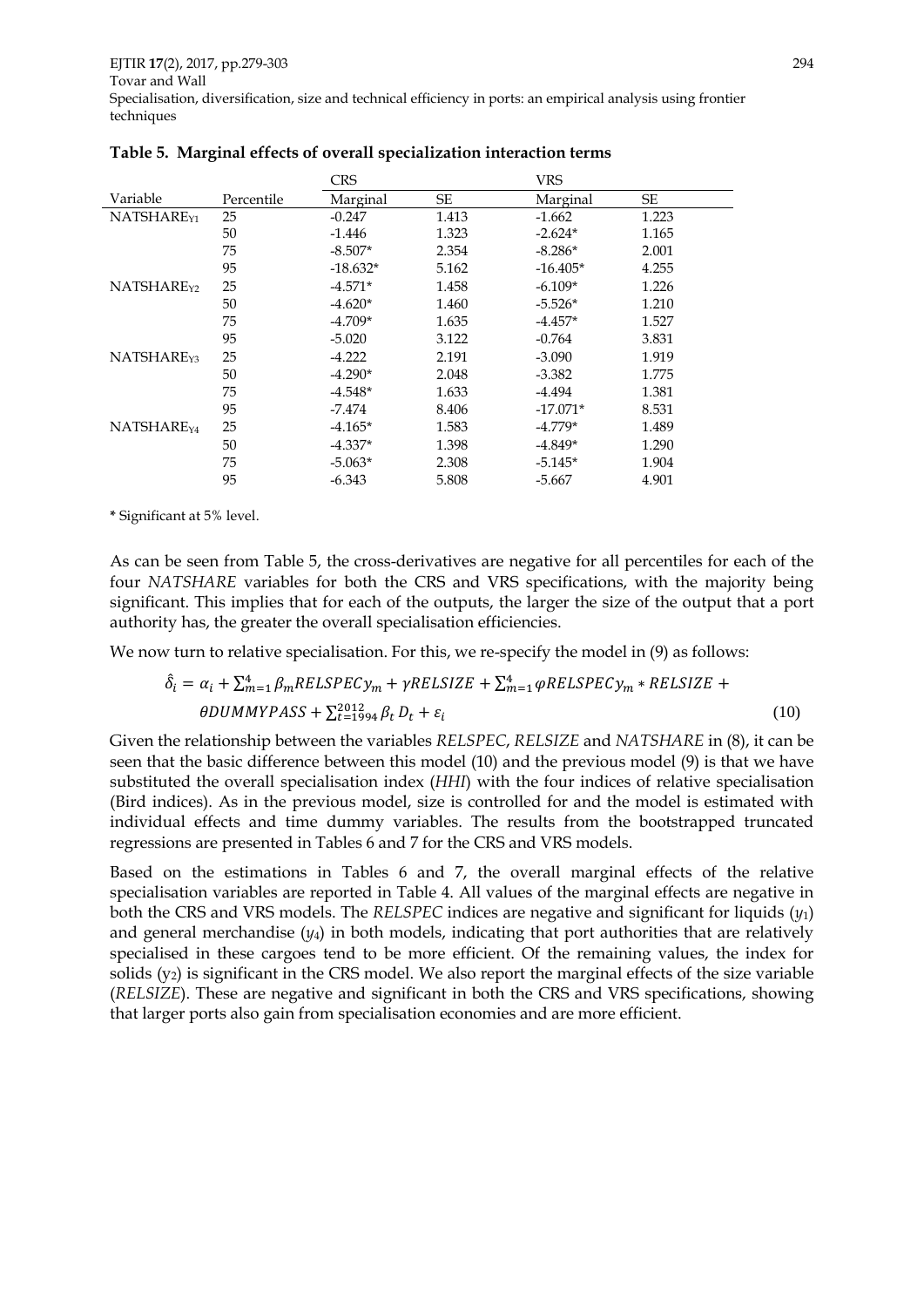| Variable                       | Coefficient | 95% Bootstrap        |           |
|--------------------------------|-------------|----------------------|-----------|
|                                |             | Confidence Intervals |           |
|                                |             | Low                  | High      |
| RELSPEC <sub>V1</sub>          | 0.129       | $-0.996$             | 1.047     |
| RELSPEC <sub>y2</sub>          | $1.261*$    | 0.684                | 1.753     |
| RELSPEC <sub>V3</sub>          | 0.445       | $-0.309$             | 1.079     |
| RELSPEC <sub>14</sub>          | $-0.434*$   | $-0.766$             | $-0.106$  |
| <b>RELSIZE</b>                 | 59.220      | $-14.102$            | 101.309   |
| RELSPEC <sub>V1</sub> *RELSIZE | $-84.011*$  | $-109.950$           | -38.959   |
| RELSPECy <sub>2</sub> *RELSIZE | $-40.310*$  | $-60.829$            | $-14.436$ |
| RELSPEC <sub>y3</sub> *RELSIZE | $-38.015*$  | $-56.163$            | $-9.486$  |
| RELSPEC <sub>V4</sub> *RELSIZE | $-37.789*$  | $-49.645$            | $-15.219$ |
| <b>DUMMYPASS</b>               | 0.072       | $-0.596$             | 0.587     |
| $D_{1994}$                     | $-0.506*$   | $-1.031$             | 0.164     |
| $D_{\rm 1995}$                 | $-0.223$    | $-0.785$             | 0.380     |
| $D_{1996}$                     | $-0.405$    | $-0.971$             | 0.211     |
| $D_{1997}$                     | $-0.668$    | $-1.181$             | 0.002     |
| $D_{1998}$                     | $-1.203*$   | $-1.748$             | $-0.464$  |
| $D_{1999}$                     | $-0.983*$   | $-1.560$             | $-0.275$  |
| $D_{2000}$                     | $-1.204*$   | $-1.737$             | $-0.479$  |
| $D_{2001}$                     | $-1.442*$   | $-1.952$             | $-0.662$  |
| $D_{2002}$                     | $-1.582*$   | $-2.143$             | $-0.811$  |
| $D_{2003}$                     | $-1.782*$   | $-2.299$             | $-0.973$  |
| $D_{2004}$                     | $-1.692*$   | $-2.211$             | $-0.900$  |
| $D_{2005}$                     | $-1.833*$   | $-2.309$             | $-1.001$  |
| $D_{2006}$                     | $-2.133*$   | $-2.700$             | $-1.234$  |
| $D_{2007}$                     | $-2.163*$   | $-2.756$             | $-1.304$  |
| $D_{2008}$                     | $-1.696*$   | $-2.273$             | $-0.959$  |
| $D_{2009}$                     | $-0.644*$   | $-1.205$             | $-0.008$  |
| $D_{2010}$                     | $-0.555*$   | $-1.102$             | 0.139     |
| $D_{2011}$                     | $-1.183*$   | $-1.754$             | $-0.479$  |
| $D_{20012}$                    | $-1.494*$   | $-2.035$             | $-0.820$  |
|                                |             |                      |           |

#### **Table 6. Efficiency and relative specialisation (RELSPEC) - CRS model**

Observations 520 \* Significant at 5% level

We also assess the interaction terms (*RELSPECyi\*RELSIZE*), which correspond to the national share of the output (*NATSHARE*). The disaggregation of the *NATSHARE* variable into its two components as represented by the interaction of *RELSPEC* and *RELSIZE* is insightful in that it shows explicitly that the effect on efficiency of being relatively more specialized in a given output. Following a similar procedure to that followed for the absolute specialisation interaction terms, Table 8 reports the marginal effects where the cross derivatives of each *RELSPEC* variable are evaluated at the 25th, 50th, 75th and 95th percentiles of the size variable (*RELSIZE*). Some differences exist between the CRS and VRS results. The interaction terms are almost all negative and significant, with exceptions being *RELSIZE*\**RELSPECy2* (solids) for both models and *RELSIZE*\**RELSPECy3* (containers) for the VRS model. The negative values show that the larger the port, the greater the positive effect of relative specialisation in a given output on efficiency. From the results in Table 8, the effect of size on relative specialisation appears to be particularly strong for liquids and general merchandise regardless of the model used.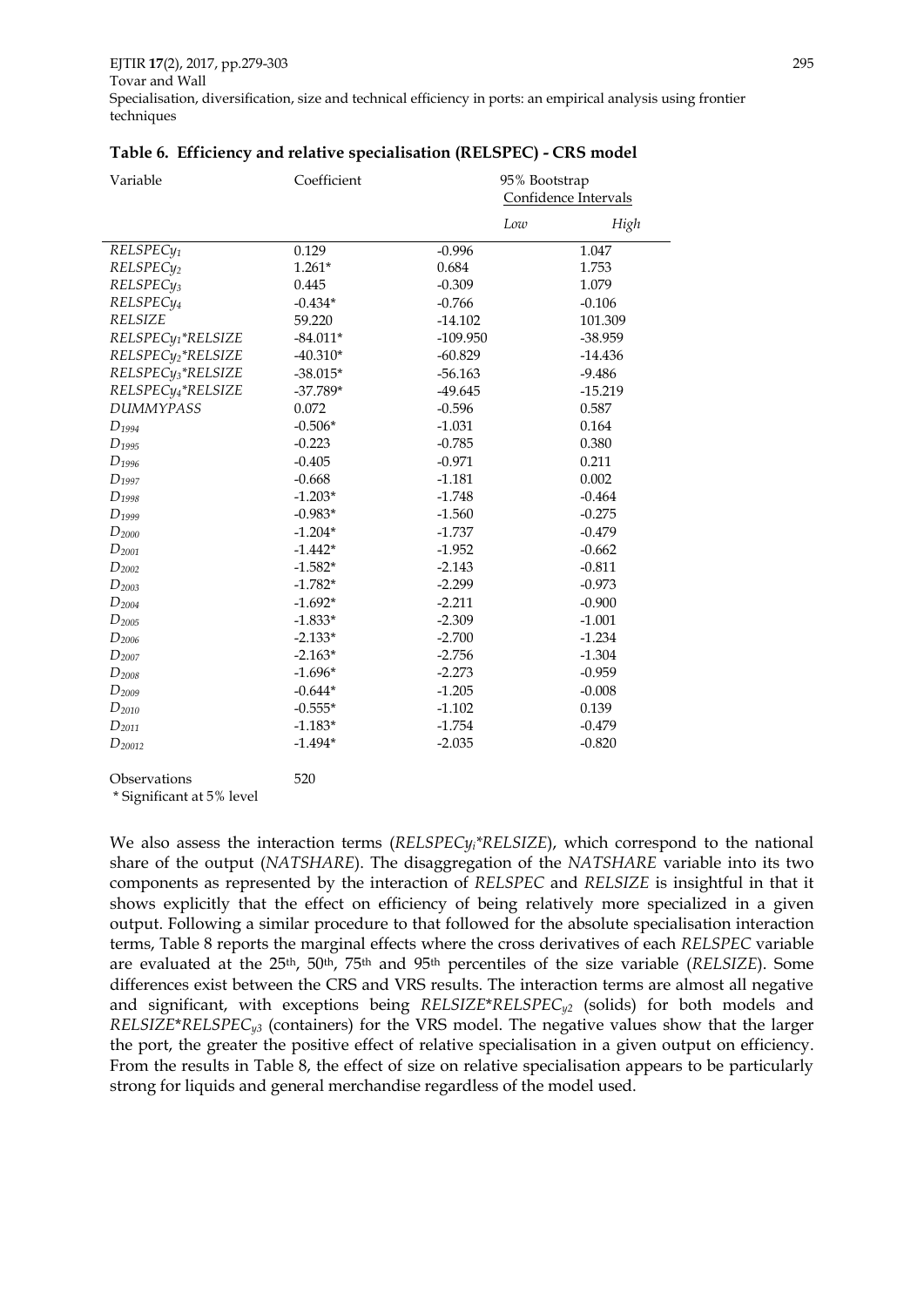| Variable                       | Coefficient | 95% Bootstrap |                      |
|--------------------------------|-------------|---------------|----------------------|
|                                |             |               | Confidence Intervals |
|                                |             | Low           | High                 |
| RELSPEC <sub>y1</sub>          | 0.833       | $-0.266$      | 1.673                |
| RELSPEC <sub>y2</sub>          | $0.598*$    | 0.172         | 1.136                |
| RELSPEC <sub>V3</sub>          | 0.516       | $-0.202$      | 1.112                |
| RELSPEC <sub>14</sub>          | $-0.272$    | $-0.636$      | 0.024                |
| <b>RELSIZE</b>                 | $-4.827*$   | $-74.248$     | 61.425               |
| RELSPEC <sub>y1</sub> *RELSIZE | $-69.363*$  | $-106.147$    | $-24.863$            |
| RELSPEC <sub>y2</sub> *RELSIZE | $-28.969*$  | $-58.876$     | $-7.355$             |
| RELSPEC <sub>V3</sub> *RELSIZE | $-27.778$   | $-50.585$     | 7.447                |
| RELSPEC <sub>y4</sub> *RELSIZE | $-37.709*$  | $-51.721$     | $-11.125$            |
| <b>DUMMYPASS</b>               | 0.625       | $-0.033$      | 1.046                |
| $D_{1994}$                     | $-0.267$    | $-0.804$      | 0.349                |
| $D_{1995}$                     | 0.162       | $-0.378$      | 0.718                |
| $D_{1996}$                     | 0.010       | $-0.557$      | 0.573                |
| $D_{1997}$                     | $-0.019$    | $-0.545$      | 0.580                |
| $D_{1998}$                     | $-0.476$    | $-1.023$      | 0.153                |
| $D_{1999}$                     | $-0.224$    | $-0.828$      | 0.363                |
| $D_{2000}$                     | $-0.355$    | $-0.902$      | 0.258                |
| $D_{2001}$                     | $-0.431$    | $-0.965$      | 0.203                |
| $D_{2002}$                     | $-0.547$    | $-1.156$      | 0.074                |
| $D_{2003}$                     | $-0.716*$   | $-1.260$      | $-0.072$             |
| $D_{2004}$                     | $-0.770*$   | $-1.318$      | $-0.118$             |
| $D_{\rm 2005}$                 | $-0.794*$   | $-1.310$      | $-0.103$             |
| $D_{2006}$                     | $-1.066*$   | $-1.661$      | $-0.368$             |
| $D_{2007}$                     | $-1.086*$   | $-1.699$      | $-0.386$             |
| $D_{2008}$                     | $-0.670*$   | $-1.288$      | $-0.054$             |
| $D_{2009}$                     | 0.505       | $-0.081$      | 0.994                |
| $D_{2010}$                     | $0.604*$    | 0.014         | 1.119                |
| $D_{2011}$                     | $-0.102$    | $-0.695$      | 0.458                |
| $D_{20012}$                    | $-0.648*$   | $-1.213$      | $-0.085$             |
| Observations                   | 520         |               |                      |

#### **Table 7. Efficiency and relative specialisation (RELSPEC) - VRS model**

**\*** Significant at 5% level

#### **Table 8. Marginal effects of relative specialization interaction terms**

|                                                                              |                | <b>CRS</b> |           | <b>VRS</b> |       |
|------------------------------------------------------------------------------|----------------|------------|-----------|------------|-------|
| Variable                                                                     | Percentile     | Marginal   | <b>SE</b> | Marginal   | SE    |
|                                                                              | <b>RELSIZE</b> | Effect     |           | Effect     |       |
| RELSPEC <sub>Y1</sub>                                                        | 25             | $-0.771$   | 0.433     | 0.064      | 0.389 |
|                                                                              | 50             | $-2.136*$  | 0.393     | $-1.104*$  | 0.385 |
|                                                                              | 75             | $-4.008*$  | 0.732     | $-2.707*$  | 0.797 |
|                                                                              | 95             | $-8.976*$  | 1.987     | $-6.960*$  | 2.163 |
| RELSPECY2                                                                    | 25             | $0.819*$   | 0.232     | 0.284      | 0.211 |
|                                                                              | 50             | 0.142      | 0.311     | $-0.259$   | 0.330 |
|                                                                              | 75             | $-0.786$   | 0.561     | $-1.003$   | 0.635 |
|                                                                              | 95             | $-3.249*$  | 1.338     | $-2.978$   | 1.529 |
| RELSPECY3                                                                    | 25             | 0.038      | 0.288     | 0.218      | 0.256 |
|                                                                              | 50             | $-0.582*$  | 0.286     | $-0.225$   | 0.306 |
|                                                                              | 75             | $-1.432*$  | 0.484     | $-0.832$   | 0.612 |
|                                                                              | 95             | $-3.687*$  | 1.227     | $-2.443$   | 1.575 |
| RELSPECY4                                                                    | 25             | $-0.821*$  | 0.147     | $-0.665*$  | 0.130 |
|                                                                              | 50             | $-1.439*$  | 0.225     | $-1.275*$  | 0.244 |
|                                                                              | 75             | $-2.286*$  | 0.434     | $-2.113*$  | 0.499 |
|                                                                              | 95             | $-4.534*$  | 1.047     | $-4.336*$  | 1.221 |
| .<br>$\cdot$ $\sim$<br>$\cdot$ $\cdot$ $\sim$ $\sim$ $\cdot$ $\cdot$ $\cdot$ |                |            |           |            |       |

**\*** Significant at 5% level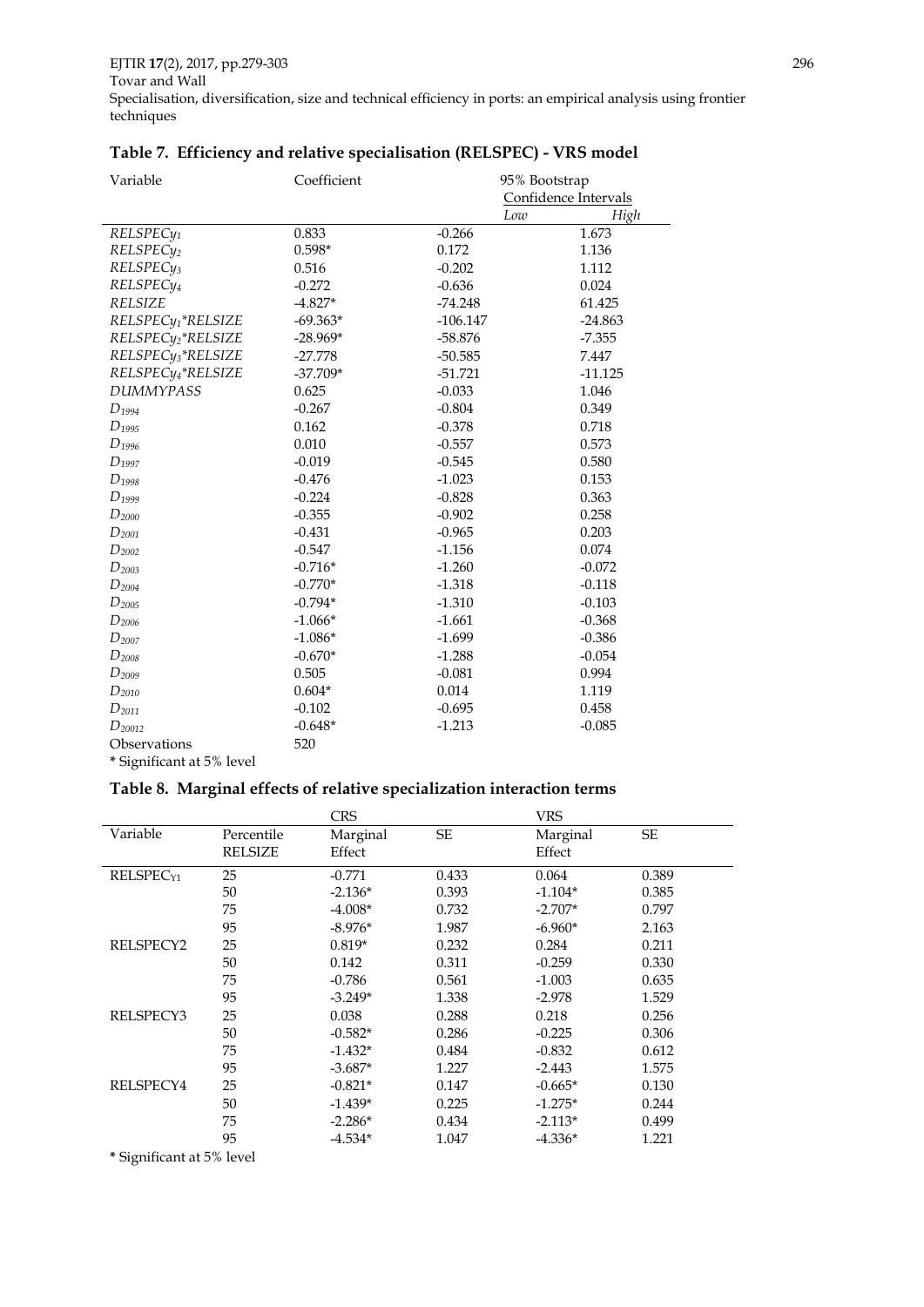EJTIR **17**(2), 2017, pp.279-303 297 Tovar and Wall Specialisation, diversification, size and technical efficiency in ports: an empirical analysis using frontier techniques

Taken together, the results from the model exploring the relationship between relative specialisation and efficiency (10) provide an affirmative response to our second question: *controlling for size, ports that are relatively specialised in a given output compared to the sector as a whole are more efficient*. This effect, for the pooled DEA model, seems particularly strong when the ports are relatively specialised in liquid bulk and general merchandise.

The results reported so far regarding the relationship between technical efficiency and specialisation were all based on DEA technical efficiency calculations from a pooled model, i.e., all observations were used to construct the frontier, with no distinction made between port authorities or years. To test the robustness of our results, it would be interesting to see how they change when different DEA methods are used to construct the efficiency scores. As noted by Cullinane and Wang (2010) and Cullinane, Ji and Wang (2005), outcomes can vary considerably depending on the DEA model used. To investigate this, Table 9 reports the DEA efficiency scores from a series of different models. At the other extreme from the *Pooled* model is the *Yearly* model, where a different frontier is estimated for each year. Intermediate cases include the 5-year *Window* DEA model, where DEA scores are calculated using moving 5-year windows, and a *Sequential* model where previous periods' technologies are always assumed feasible for firms and efficiency scores are calculated with reference to present and past observations only (see Fried *et al*, 2008, for a general reference). Both constant returns to scale (CRS) and variables returns to scale (VRS) models are reported. We also report the DEA efficiency scores from the Pooled model where inefficiency is measured using an input-oriented frontier model (*Pooled-IO*) to check whether the orientation used to calculate the efficiency scores alters the relationship between specialisation and technical efficiency. As the Pooled input-oriented and output-oriented efficiency scores are identical under the assumption of CRS, only the VRS efficiency scores are reported for the input-oriented model.

|                 | <b>VRS</b> Models<br><b>CRS</b> Models |          |          |            |          |          |          |            |          |
|-----------------|----------------------------------------|----------|----------|------------|----------|----------|----------|------------|----------|
| Port            | Pooled                                 | Yearly   | Window   | Sequential | Pooled   | Yearly   | Window   | Sequential | Pooled-  |
| A Coruña        | 0.62                                   | 0.86     | 0.86     | 0.86       | 0.66     | 0.89     | 0.89     | 0.71       | 0.66     |
| Alicante        | 0.23                                   | 0.42     | $0.41\,$ | 0.41       | 0.24     | 0.44     | 0.44     | 0.27       | 0.49     |
| Avilés          | 0.69                                   | 0.93     | 0.93     | 0.93       | 0.74     | 0.99     | 0.99     | 0.84       | 0.82     |
| <b>B.</b>       | 0.97                                   | 1.00     | 1.00     | 1.00       | 0.99     | 1.00     | $1.00\,$ | 1.00       | 0.98     |
| B. Cádiz        | 0.47                                   | 0.64     | 0.64     | 0.64       | 0.49     | 0.66     | 0.66     | 0.55       | 0.53     |
| <b>Baleares</b> | 0.90                                   | 1.00     | 1.00     | $1.00\,$   | 0.90     | 1.00     | 1.00     | 0.98       | 0.91     |
| Barcelona       | 0.55                                   | 0.68     | 0.68     | 0.68       | 0.76     | 0.98     | 0.98     | 0.97       | 0.61     |
| Bilbao          | 0.75                                   | 0.88     | 0.88     | 0.88       | 0.86     | 0.99     | 0.99     | 0.96       | 0.76     |
| Cartagena       | $0.81\,$                               | 0.97     | 0.97     | 0.97       | 0.82     | 0.97     | 0.97     | 0.91       | 0.84     |
| Castellón       | 0.83                                   | 0.97     | 0.97     | 0.97       | 0.86     | 1.00     | $1.00\,$ | 0.88       | 0.89     |
| Ceuta           | 0.59                                   | 1.00     | 0.80     | 0.80       | 0.61     | 1.00     | 0.98     | 0.64       | 0.72     |
| Ferrol-S.       | $0.87\,$                               | $1.00\,$ | $1.00\,$ | $1.00\,$   | 0.94     | $1.00\,$ | $1.00\,$ | 0.95       | 0.92     |
| Gijón           | 0.64                                   | 0.77     | 0.77     | 0.77       | 0.90     | 1.00     | 1.00     | 0.95       | 0.85     |
| Huelva          | 0.82                                   | 0.99     | 0.99     | 0.99       | 0.90     | $1.00\,$ | 1.00     | 0.93       | 0.87     |
| Las Palmas      | 0.57                                   | 0.74     | 0.74     | 0.74       | 0.57     | 0.77     | 0.77     | 0.71       | 0.61     |
| Málaga          | 0.41                                   | 0.76     | 0.70     | 0.70       | 0.44     | 0.79     | 0.72     | 0.46       | 0.55     |
| Marín-Ría-      | 0.45                                   | 0.68     | 0.68     | 0.68       | 0.55     | 0.95     | 0.95     | 0.60       | $0.81\,$ |
| Melilla         | $0.81\,$                               | 0.97     | 0.97     | 0.97       | 0.94     | 1.00     | 1.00     | 0.99       | 0.99     |
| Pasajes         | $0.61\,$                               | 0.83     | 0.83     | 0.83       | $0.64\,$ | 0.87     | 0.87     | 0.75       | 0.65     |
| S.C.            | 0.81                                   | 0.99     | 0.96     | 0.96       | 0.83     | 1.00     | 0.97     | 0.90       | 0.84     |
| Santander       | 0.34                                   | 0.47     | 0.47     | 0.47       | 0.39     | 0.53     | 0.53     | 0.47       | 0.42     |
| Sevilla         | 0.32                                   | 0.46     | 0.46     | 0.46       | 0.36     | 0.51     | 0.51     | 0.42       | 0.45     |
| Tarragona       | 0.77                                   | 0.95     | 0.95     | 0.95       | 0.94     | 1.00     | 1.00     | 0.97       | 0.90     |
| Valencia        | 0.79                                   | 0.93     | 0.93     | 0.93       | 0.84     | 0.99     | 0.99     | 0.99       | $0.80\,$ |
| Vigo            | 0.35                                   | 0.54     | 0.51     | 0.51       | 0.35     | 0.57     | 0.56     | 0.44       | 0.43     |
| Vilagarcía      | 0.32                                   | 0.50     | 0.50     | 0.50       | 0.49     | 1.00     | 1.00     | 0.63       | 0.91     |
| Mean            | 0.63                                   | 0.80     | 0.79     | 0.79       | 0.69     | 0.88     | 0.88     | 0.76       | 0.74     |

**Table 9. DEA efficiency scores**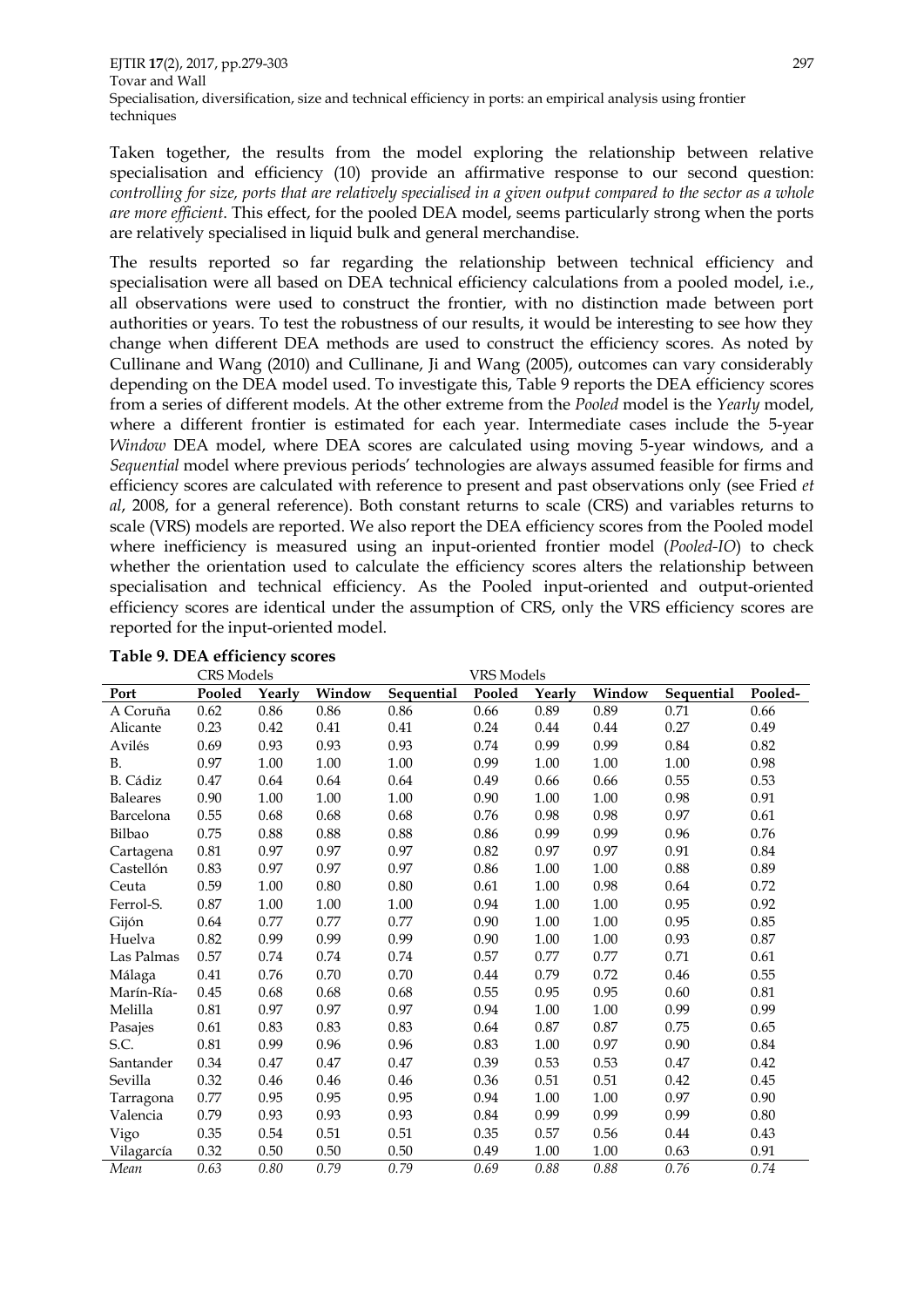As we would expect, the DEA scores from the *Yearly*, *Window* and *Sequential* models are higher than those from the Pooled models. This is a consequence of the fact that these models use subsets of the data when calculating the scores, so that firms have fewer observations to be compared with and are more likely to be efficient. The correlation coefficients among the DEA scores from the models are presented in Table 10 for the CRS and VRS specifications. As can be seen, the scores are highly correlated across models, especially for the CRS specifications.

|                   | <b>POOLED</b> | YEARLY        | <b>WINDOW</b>            |                          | <b>SEQUENTIAL</b> |
|-------------------|---------------|---------------|--------------------------|--------------------------|-------------------|
| <b>POOLED</b>     | 1.00          | -             |                          | $\,$                     |                   |
| <b>YEARLY</b>     | 0.94          | 1.00          |                          | $\overline{\phantom{0}}$ |                   |
| <b>WINDOW</b>     | 0.97          | 0.98          | 1.00                     | $\overline{\phantom{0}}$ |                   |
| <b>SEQUENTIAL</b> | 0.97          | 0.98          | 1.00                     | 1.00                     |                   |
|                   |               |               |                          |                          |                   |
| <b>VRS MODELS</b> |               |               |                          |                          |                   |
|                   | <b>POOLED</b> | <b>YEARLY</b> | <b>WINDOW</b>            | SEOUENTIAL               | POOLED-IO         |
| <b>POOLED</b>     | 1.00          |               | -                        | -                        |                   |
| <b>YEARLY</b>     | 0.85          | 1.00          | $\overline{\phantom{a}}$ | -                        |                   |
| <b>WINDOW</b>     | 0.86          | 1.00          | 1.00                     |                          |                   |
| <b>SEQUENTIAL</b> | 0.98          | 0.86          | 0.87                     | 1.00                     |                   |
| POOLED-IO         | 0.85          | 0.88          | 0.89                     | 0.81                     | 1.00              |
|                   |               |               |                          |                          |                   |

|  |  | Table 10. Correlations between DEA efficiency scores from different models |  |  |
|--|--|----------------------------------------------------------------------------|--|--|
|  |  |                                                                            |  |  |

**CRS MODELS**

The overall marginal effects of the overall specialisation (*HHI*), relative specialisation (*RELSPEC*) and relative size (*RELSIZE*) variables for these alternative DEA models for both the CRS and VRS specifications are presented on Table 4. From these results it is clear that The positive relationship between specialisation efficiencies and overall specialisation (*HHI*) for the pooled model manifested by a negative sign of the derivative (which shows that increases in HHI are associated with decreases in technical inefficiency) is repeated for the alternative DEA models under a VRS specification. The derivative is negative in all cases, and significant at the 5% level for the panel model (it is significant at the 10% level for the window and sequential models). In the CRS specifications, on the other hand, the signs of the derivative are positive, though not significantly significant.

Regarding relative specialisation, the results from the pooled model hold for all the alternative DEA models under both CRS and VRS specifications. In the CRS specifications, all derivatives for the *Yearly*, *Window* and *Sequential* models are negative and significant, as was the case for the pooled model. In the VRS specifications, all derivatives are again negative except for inputoriented poled model, with the vast majority significant. In the *Pooled-IO* (input-oriented) model, the relative specialisation derivatives for liquids and general merchandise (*y1*, *y4*) are negative and significant, as with the output-oriented model. However, whereas in the output-oriented model there was no statistically significant relationship between relative specialisation in solids (*y2*) and technical efficiency, this relationship was found to be negative and significant for the input-oriented model. Finally, the size variable (*RELSIZE*) is negative and significant for all models in both CRS and VRS specifications, as in the (output-oriented) pooled model.

Overall these results show that the relationship between relative specialisation in liquids and general merchandise and technical efficiency is strongly robust and holds across different DEA specifications. The relationship between relative specialisation in solids and containerised merchandise and technical efficiency is also positive and statistically significant in virtually all of the models presented, an exception being the negative relationship between relative specialisation in solids and efficiency in the input-oriented pooled DEA model. The relationship between overall specialisation and technical efficiency holds across different DEA models, including the input-oriented pooled model, for the VRS specifications. For the CRS specifications,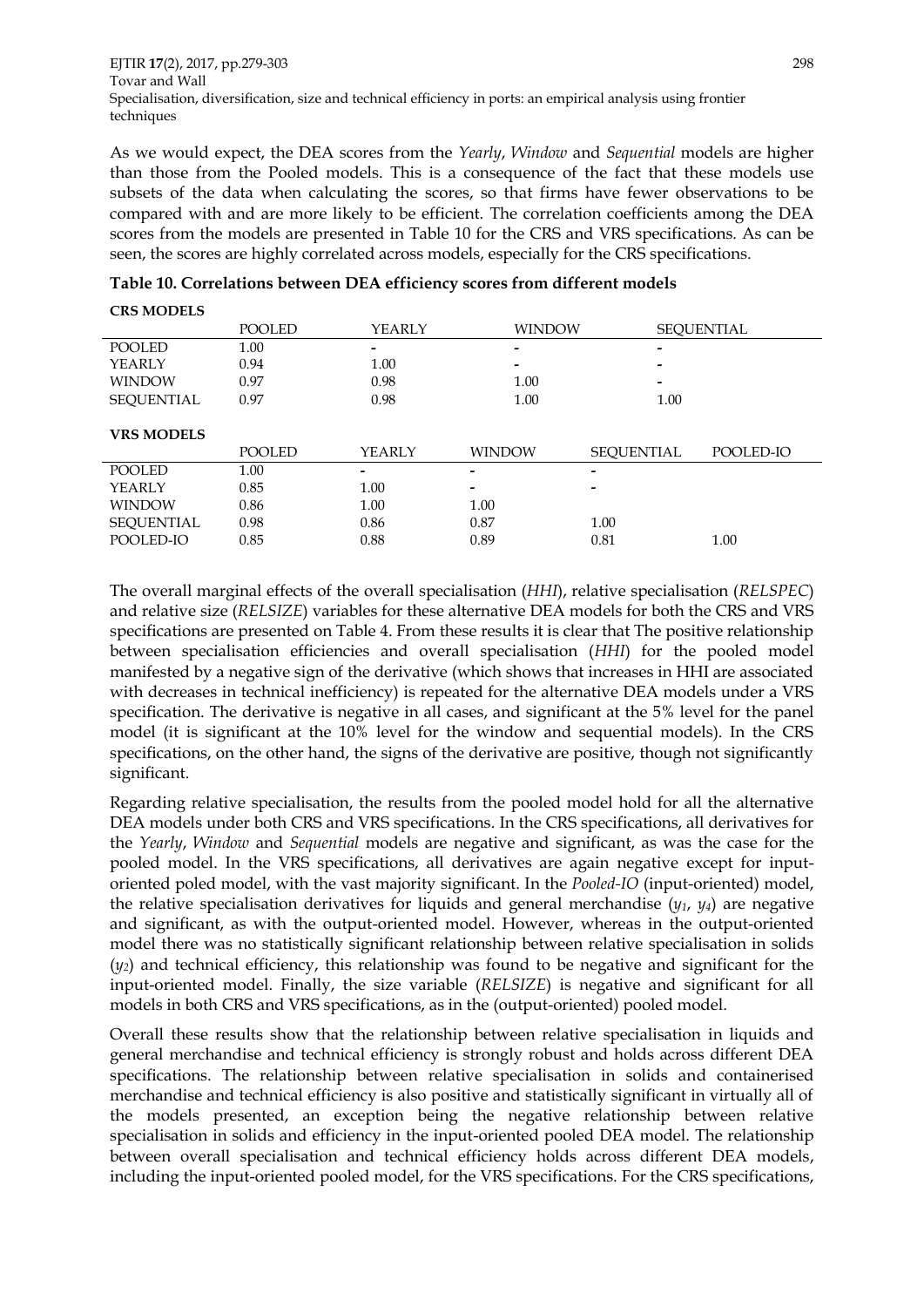the relationship is positive and statistically significant for the pooled output- and input-oriented models, but is not significant for the other models.

As a final robustness test, we allow for the possibility that the specialisation indices in the second-stage regression are endogenous. To check this, we use the one-period lagged values of the specialisation indices as instruments and carry out Hausman specification tests, and endogeneity was rejected. The marginal effects of the specialisation indices from the bootstrapped regression using the lagged indices as instruments, which we label *Pooled-IV*, are reported in Table 4 and it can be seen that they are very similar to those obtained under the *Pooled* model.

# **6. Conclusions**

We have contributed to the literature on port efficiency by analysing the relationship between output specialisation/diversification, size and technical efficiency. Using the frontier technique of Data Envelopment Analysis (DEA), we have estimated an output distance frontier to measure technical efficiency for a set of 26 Spanish Port Authorities observed over the period 1993-2012. We calculate indices of overall output specialisation for these port authorities using the normalised Herfindahl-Hirschman Index, as well as indices of relative specialisation for each type of cargo. We then estimate the relation between DEA efficiency scores, size and our measures of output specialisation using bootstrapped truncated regressions.

We find that output specialisation has a positive effect on port authority technical efficiency, with the DEA efficiency scores being positively related to the overall specialisation index. Port authorities with greater relative specialisation in two of the cargoes – liquid bulk and general merchandise – were also found to be more efficient, whereas the relation between relative specialisation in containerised goods and solid bulk and efficiency was less clear and depended on the type of DEA model used. Moreover, we find that the effect of specialisation is greater for larger port authorities. That is, for any given of level of overall specialisation measured by the concentration index, larger port authorities, which may be specialised in several types of cargo, are found be more technically efficient. This can be interpreted as evidence that these large ports, though diversified, also take advantage of specialisation efficiencies. Thus, larger port authorities, which tend to be somewhat less specialised overall (as measured by the HHI) are more likely to be specialised in several different cargoes and are more efficient as a result due to the fact that they are in a position to benefit from economies of scope and scale simultaneously. The same argument applies for relative specialisation. Ports relatively specialised, compared to the system as a whole, in liquid bulk and general merchandise tend to be more efficient regardless of size. However, as the ports grow in size, the positive effect of relative specialisation on efficiency intensifies.

Our work shows that both overall and relative specialisation increase technical efficiency, with the effect of specialisation being reinforced as ports grow in size because larger port tends to be specialised in several outputs which let them take advantages form economies of scale and scope. Smaller ports have a relative disadvantage compared to larger ports, as they cannot specialise in multiple outputs. However, while the benefits from specialisation increase with size, our results suggest that smaller ports can also benefit from specialisation.

From a policy perspective, our results suggest that expanding the size of smaller port authorities to allow them to take advantage of economies of scale in different goods is to be recommended. Increasing the size of ports allows them to take advantage of economies of scale in a range of individual outputs, which means they can better compensate for adverse changes in demand for a particular cargo. This is highlighted in our result that larger ports are closer to their frontier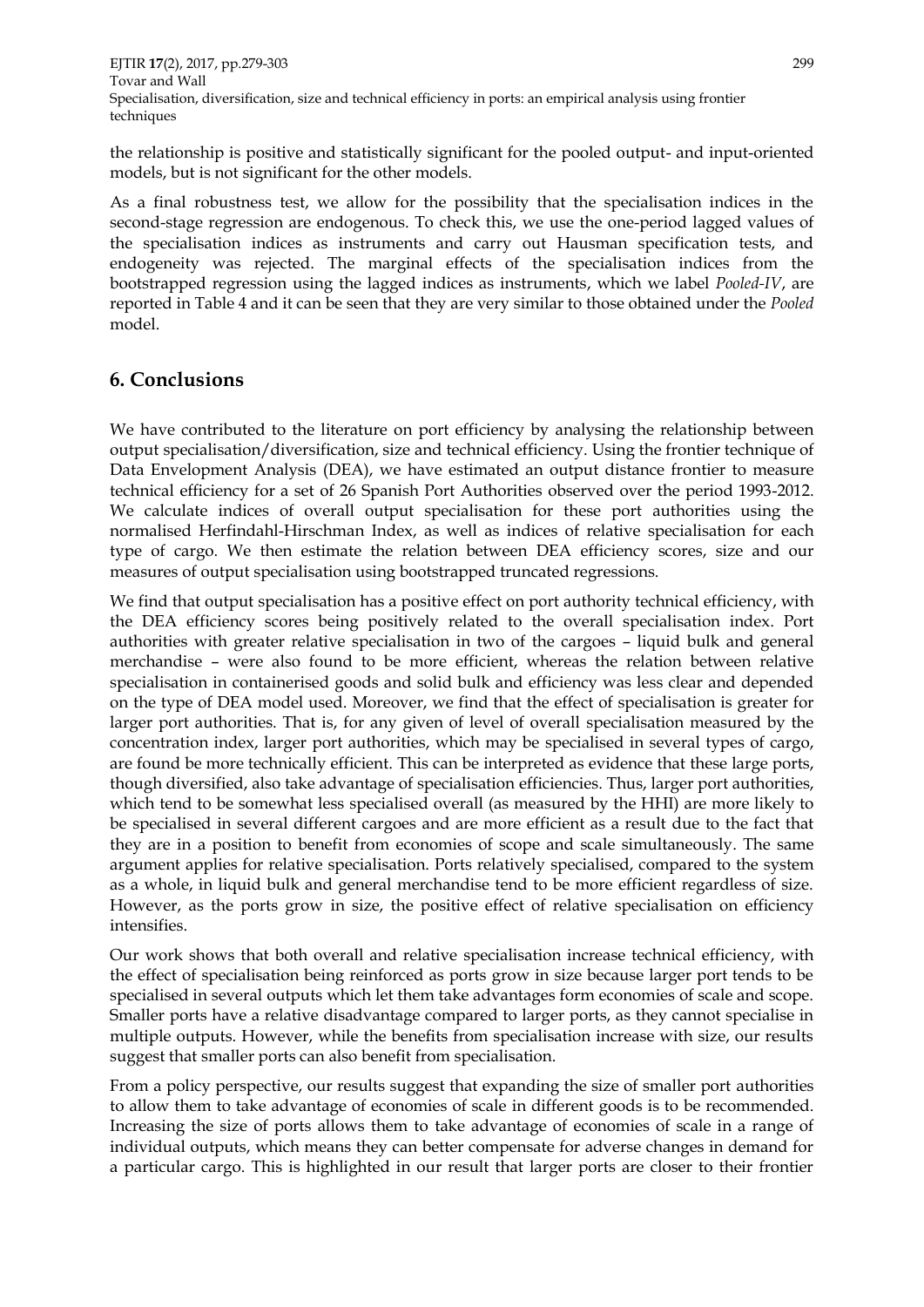regardless of the level of specialisation. However, if this is not possible due to, say, budgetary constraints, smaller port authorities can make better use of resources by concentrating their output. Our work shows that specialised ports take better advantage of their resources, implying that there is a trade-off between the dangers of being exposed to the vicissitudes of the market for the output in question and the benefits of taking advantage of specialisation in that output.

Finally, some words are in order about where future research on the issues raised in this paper could go. Firstly, we see no reason why the results of our study of the Spanish port system should not be applicable to other countries. It would therefore be interesting to see to what extent our results are corroborated by studies using data from other countries or continents. Secondly, it would be interesting to whether our results might be affected by using stochastic frontier analysis instead of DEA. Several stochastic frontier models for panel data are available in the literature, with some recent models permitting the simultaneous incorporation of individual heterogeneity and time-invariant and time-varying inefficiencies. An overview of these models is provided by Kumbhakar *et al*. (2014) and studies of the relationship between specialisation, size and efficiency using these parametric models would provide a natural comparison for DEA-based studies such as this one.

# **Acknowledgements**

The authors would like to thank the three anonymous reviewers for their insightful comments on the paper. Addressing the points raised has led to the improvement of this work. Financial assistance for this work was provided by Grant ECO2015-68345-R (MINECO/FEDER) from the Spanish Ministry of Economy and Competitiveness and the European Regional Development Fund (FEDER), and Grant FC-15-GRUPIN14-048 from the Regional Government of the Principality of Asturias in conjunction with FEDER.

# **References**

Ai, C. and Norton, E.C. (2003). Interaction terms in logit and probit models. *Economic Letters*, 80, 123- 129.

Al-Marhubi, F. (2000). Export diversification and growth: an empirical investigation. *Applied Economics Letters*, 7, 559-562.

Bang, H.-S., Kang, H.-W., Martin, J. and Woo, S.-H. (2012). The impact of operational and strategic management on liner shipping efficiency: a two-stage DEA approach. *Maritime Policy & Management*, 39(7), 653–672.

Barros, C. (2005). Decomposing growth in Portuguese seaports: A frontier cost approach. *Maritime Economics & Logistics*, 7, 297–315.

Barros, C. P., Assaf, A. and Ibiwoye, A. (2010). Bootstrapped technical efficiency of African seaports. In P. Coto-Millán, M. A. Pesquera, and J. Castanedo (eds) *Essays on Port Economics,* Heidelberg.

Chang, V. and Tovar, B (2014a). Efficiency and productivity changes for Peruvian and Chilean ports terminals: A parametric distance functions approach. *Transport Policy,* 31, 83- 94.

Chang, V. and Tovar, B (2014b). Drivers explaining the inefficiency of Peruvian and Chilean ports terminals. *Transportation Research Part E,* 67, 190-203.

Chang, V. and Tovar, B (2016). Metafrontier Analysis on Productivity for West Coast of South Pacific Terminals. Transportation Research Part E. 67, 190-203. Paper presented at the *International Association of Maritime Economist*, *IAME 2016*, August 2016, Hamburg. Germany.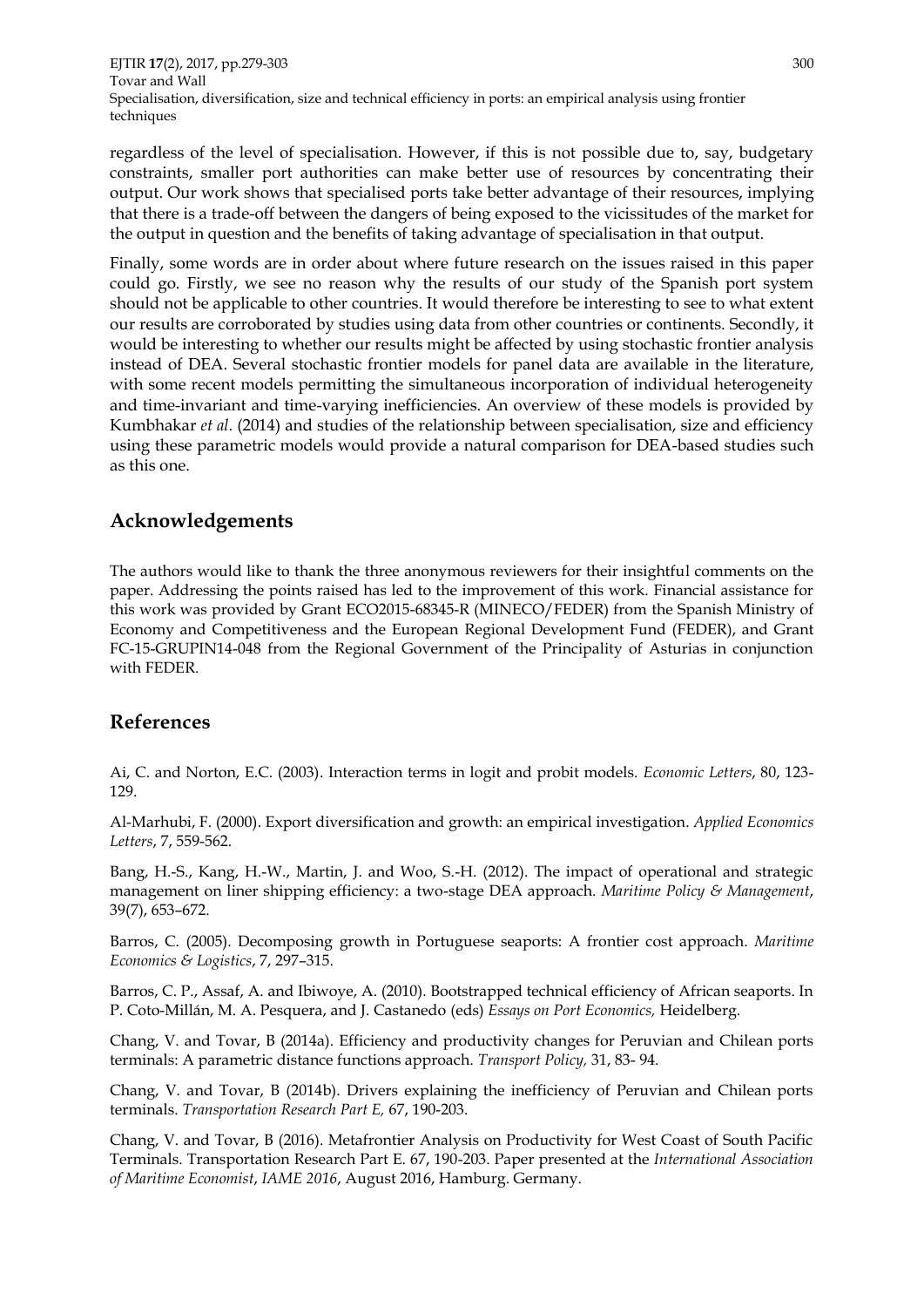EJTIR **17**(2), 2017, pp.279-303 301 Tovar and Wall Specialisation, diversification, size and technical efficiency in ports: an empirical analysis using frontier techniques

Chang, V. and Tovar, B (2017a). Heterogeneity unobserved and efficiency: A latent class model for west coast of South Pacific terminals. *Journal of Transport Economics and Policy (In press)*.

Chang, V. and Tovar, B (2017b). The Determinants of efficiency for the West Coast of South Pacific Terminals: A Second-Stage Dea Approach in a Metafrontier Framework. Departamento de Economia Aplicada Working Paper. Spain.

Cheon S., Dowall, D. and Song D-W. (2010). Evaluating impacts of institutional reforms on port efficiency changes: Ownership, corporate structure, and total factor productivity changes of world container ports. *Transportation Research Part E*, 46, 546–561.

Cheon, S., Dowall, D., and Song, D.-W., (2010). Evaluating impacts of institutional reforms on port efficiency changes: ownership, corporate structure, and total factor productivity changes of world container ports. *Transportation Research Part E: Logistics and Transportation Review*, 46 (4), 546–561.

Coelli, T. and Fleming, E. (2004). Diversification economies and specialisation efficiencies in a mixed food and coffee smallholder farming system in Papua New Guinea. *Agricultural Economics*, 31, 229-239.

Cullinane, K. (2010). Revisiting the Productivity and Efficiency of Ports and Terminals: Methods and Applications. In Grammenos, C.T., Nomikos, N.K. and Alizadeh, A.H. (eds.). *The Handbook of Maritime Economics and Business*, Lloyd's List, London.

Cullinane, K.P.B. and Song, D-W. (2003). A stochastic frontier model of the productive efficiency of Korean container terminals. *Applied Economics*, 35, 251–67.

Cullinane, K.P.B. and Wang T. (2010). The efficiency analysis of container port production using DEA panel data approaches, *OR Spectrum*, 32(3), 717–738.

Cullinane, K.P.B., Ji, P. and Wang, T. (2005) The relationship between privatization and DEA estimates of efficiency in the container port industry, *Journal of Economics and Business*, 57, 433-462.

Cullinane, K.P.B., Song, D-W., Ji, P. and Wang T. (2004). An application of DEA windows analysis to container port production efficiency. *Review of Network Economics,* 3(2), 184-206.

Cullinane, K., Song, D.W. and Gray, R. (2002). A stochastic frontier model of the efficiency of mayor container terminals in Asia: Assessing the influence of administrative and ownership structures. *Transportation Research Part A*, 36, 743-762.

Cullinane, K., Wang, T.F., Song, D.W. and Ji, P. (2006). The technical efficiency of container ports: Comparing data development analysis and stochastic frontier analysis. *Transportation Research Part A*, 40, 354-374.

Ducruet, C., Van der Beek, D.J. and Koster, H.R.A. (2010). Commodity variety and seaport performance. *Regional Studies*, 44(9), 1221-1240.

Estache, A., Tovar, B., & Trujillo, L. (2004). Sources of efficiency gains in port reform: A DEA decomposition for a Malmquist TFP index for Mexico. *Utility Polic*y, 12(4), 221–230.

Fried, H.O., Lovell, C.A.K. and Schmidt, S.S. (2008). *The Measurement of Productive Efficiency and Productivity Growth*. OUP, New York.

Frémont, A. and Soppé, M. (2007). Northern European Range: Shipping Line Concentration and Port Hierarchy. In J. Wang, T. Notteboom, D. Oliver, B, Slack, (eds) *Ports, cities, and global supply chains*. Aldershot.

Grant, R. M., Jammine, A. P. and Thomas, H. (1988). Diversity, Diversification, and Profitability among British Manufacturing Companies. *Academy of Management Journal*, 31,771-801.

González-Laxe, F. (2012). La nueva gestión portuaria española. *Boletín Económico del ICE*, nº 3024.

González-Laxe, F. and Novo Corti, I. (2012). Spanish port Competitiveness: Port system response to Economic crisis. Working Paper. Universidad de A Coruña.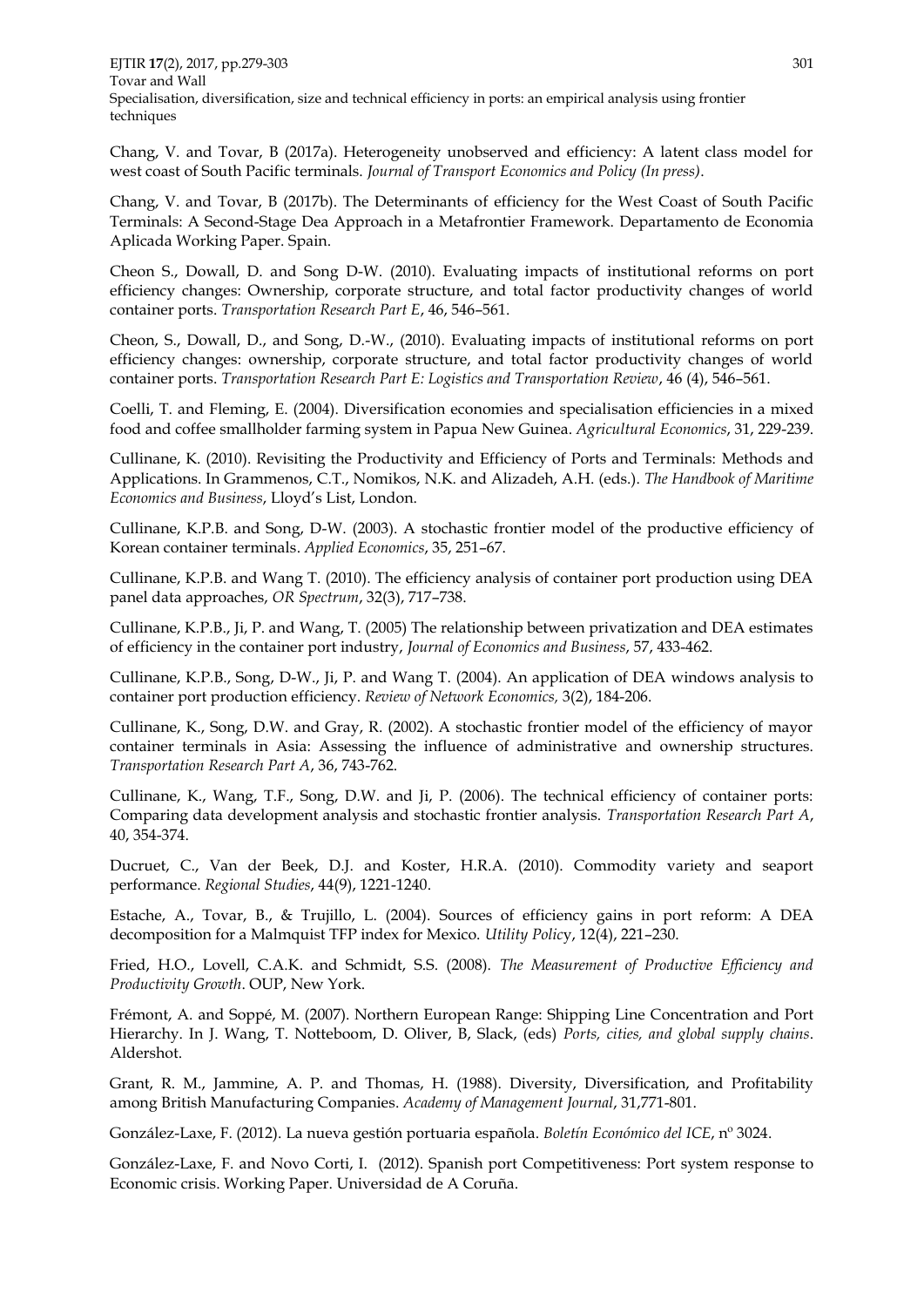EJTIR **17**(2), 2017, pp.279-303 302 Tovar and Wall Specialisation, diversification, size and technical efficiency in ports: an empirical analysis using frontier techniques

González, M.M. and Trujillo, L. (2008). Reforms and infrastructure efficiency in Spain's container ports. *Transportation Research Part A*, 42, 243-257.

González, M.M. and Trujillo, L. (2009). Efficiency measurement in the port industry: A survey of the empirical evidence. *Journal of Transport Economics and Policy*, 43, 157-192.

Jara Diaz, S., Tovar De La Fe, B. and Trujillo, L. (2005). Multioutput analysis of cargo handling firms: An application to a Spanish port, Transportation, 32(3), 275-291.

Jara Diaz, S., Tovar, B. and Trujillo, L. (2008). On the proper modelling of multioutput port cargo handling costs. *Applied Economics*, 40, 1699-1705.

Huybrechts, M., Meersman, H., van de Voorde, E., Van Hooydonk, E., Verbeke, A. and Winkelmans, W. (2002). *Port competitiveness: an economic and legal analysis of the factor determining the competitiveness of seaports*. Editions De Boeck Ltd, Antwerp.

Karaca-Mandic, P., Norton, E.C. and Dowd, B. (2012). Interaction Terms in Nonlinear Models, *Health Services Research*, 47(1), 255-274.

Kumbhakar, S.C., Lien, G., and Hardaker, J.B. (2014). Technical efficiency in competing panel data models: A study of Norwegian grain farming. *Journal of Productivity Analysis,* 41, 321–337.

Liu, Z. (1995). The comparative performance of public and private enterprise: The case of British ports. *Journal of Transport Economics and Policy*, 29, 263-274.

Martinez-Budria, E., Diaz-Armas, R., Navarro-Ibanez, M., & Ravelo-Mesa, T. (1999). A study of the efficiency of Spanish port authorities using data envelopment analysis. *International Journal of Transport Economics*, XXVI (2), 237–253.

Mateo-Mantecón, I., Rodríguez-Vázquez, E., Casares-Hontañón, P. and Coto Millán, P. (2015). Indicadores económicos del sistema portuario español. Paper presented at the *Spanish regional Economcis Association meeting*, Rovira-Virgili University, Reus, Spain.

Meyler, L., Moiseenko, S. and Volkogon, V. (2011). Diversification of the seaport activity as an effective post-crisis strategy. Paper presented at the *European Conference on Shipping Intermodalism & Ports (ECONSHIP)*, Chios, Greece.

Nguyen, H.-O., Nguyen, H.-V., Chang, Y.-T. and Chin, A.T.H. and Tongzon, J. (2016). Measuring port efficiency using bootstrapped DEA: the case of Vietnamese ports. *Maritime Policy & Management*, 43(5), 644-659.

Notteboom, T. E. (1997). Concentration and load centre development in the European container port system. *Journal of Transport Geography*, 5(2), 99–115.

Notteboom, T. E. (2010). Concentration and the formation of multi-port gateway regions in the European container port system: an update. *Journal of Transport Geography*, 18(4), 567–583.

Nuñez-Sánchez, R., Coto-Millán, P. (2012). The impact of public reforms on the productivity of the Spanish ports: A parametric distance function approach, *Transport Policy*, 24, 653-666.

Reina, R. and Villena, F. (2013). Concentration of goods traffic in Spanish ports during the period 2000- 2009. *Regional and Sectoral Economic Studies*, 13, 59-72.

Riordan, M. H. and Williamson, O. E. (1985). Asset specificity and economic organization, *International Journal of Industrial Organization*, 3, 365-378.

Rodríguez-Álvarez, A. and Tovar, B. (2012). Have Spanish port reforms during the last two decades been successful? A cost frontier approach. *Transport Policy*, 24, 73-82.

Rodríguez-Álvarez, A., Tovar, B. and Wall, A. (2011). The effect of demand uncertainty on port terminals costs. *Journal of Transport Economics and Policy*, 45, 303-328.